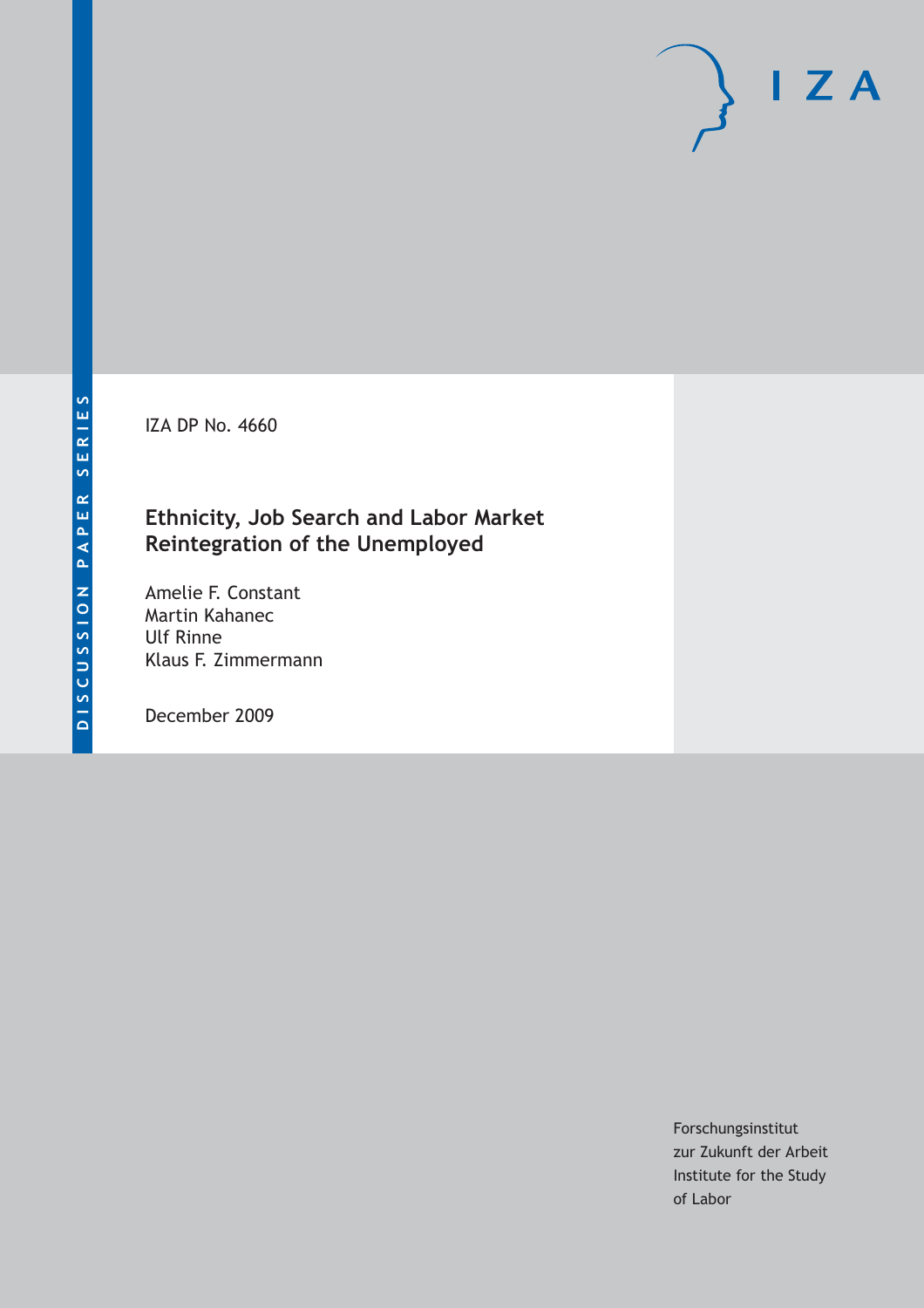# **Ethnicity, Job Search and Labor Market Reintegration of the Unemployed**

#### **Amelie F. Constant**

*DIW DC, George Washington University and IZA* 

#### **Martin Kahanec**  *IZA*

#### **Ulf Rinne**  *IZA*

#### **Klaus F. Zimmermann**

*IZA, DIW Berlin and University of Bonn* 

Discussion Paper No. 4660 December 2009

IZA

P.O. Box 7240 53072 Bonn **Germany** 

Phone: +49-228-3894-0 Fax: +49-228-3894-180 E-mail: iza@iza.org

Any opinions expressed here are those of the author(s) and not those of IZA. Research published in this series may include views on policy, but the institute itself takes no institutional policy positions.

The Institute for the Study of Labor (IZA) in Bonn is a local and virtual international research center and a place of communication between science, politics and business. IZA is an independent nonprofit organization supported by Deutsche Post Foundation. The center is associated with the University of Bonn and offers a stimulating research environment through its international network, workshops and conferences, data service, project support, research visits and doctoral program. IZA engages in (i) original and internationally competitive research in all fields of labor economics, (ii) development of policy concepts, and (iii) dissemination of research results and concepts to the interested public.

IZA Discussion Papers often represent preliminary work and are circulated to encourage discussion. Citation of such a paper should account for its provisional character. A revised version may be available directly from the author.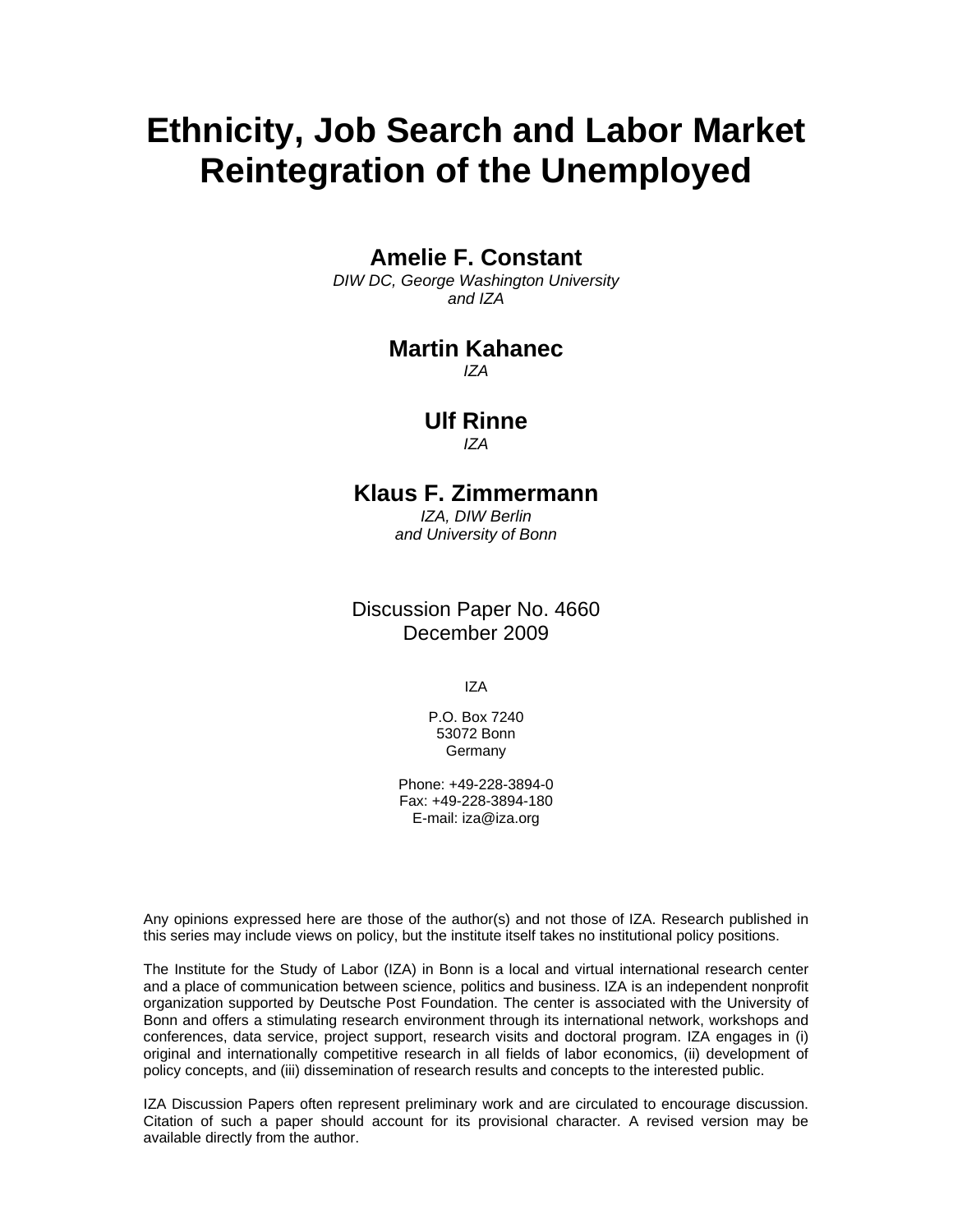IZA Discussion Paper No. 4660 December 2009

### **ABSTRACT**

### **Ethnicity, Job Search and Labor Market Reintegration of the Unemployed**

This paper is based on recently collected and rich survey data of a representative sample of entrants into unemployment in Germany. Our data include a large number of migration variables, allowing us to adapt a recently developed concept of ethnic identity: the *ethnosizer*. To shed further light on the native-migrant differences in economic outcomes, we investigate the labor market reintegration, patterns of job search, and reservation wages across unemployed migrants and natives in Germany. Our results indicate that separated migrants have a relatively slow reintegration into the labor market. We explain this finding by arguing that this group exerts a relatively low search effort and that it has reservation wages which are moderate, yet still above the level which would imply similar employment probabilities as other groups of migrants.

JEL Classification: F22, J15, J61, J64

Keywords: migration, ethnicity, ethnic identity, ethnosizer, unemployment, job search, reservation wages

Corresponding author:

-

Klaus F. Zimmermann IZA P.O. Box 7240 D-53072 Bonn Germany E-mail: Zimmermann@iza.org

<sup>\*</sup> Financial support from the German Research Foundation (Deutsche Forschungsgemeinschaft, DFG) for the project on "Ethnic Diversity and Labor Market Success" in the DFG-Priority Program "Flexibility in Heterogeneous Labor Markets" (Flexibilisierungspotenziale bei heterogenen Arbeitsmärkten) is gratefully acknowledged. The IAB (Nuremberg) kindly gave us permission to use the data. We would like to thank Annabelle Krause and Ricarda Schmidl for valuable comments on earlier drafts of this paper. The usual disclaimer applies.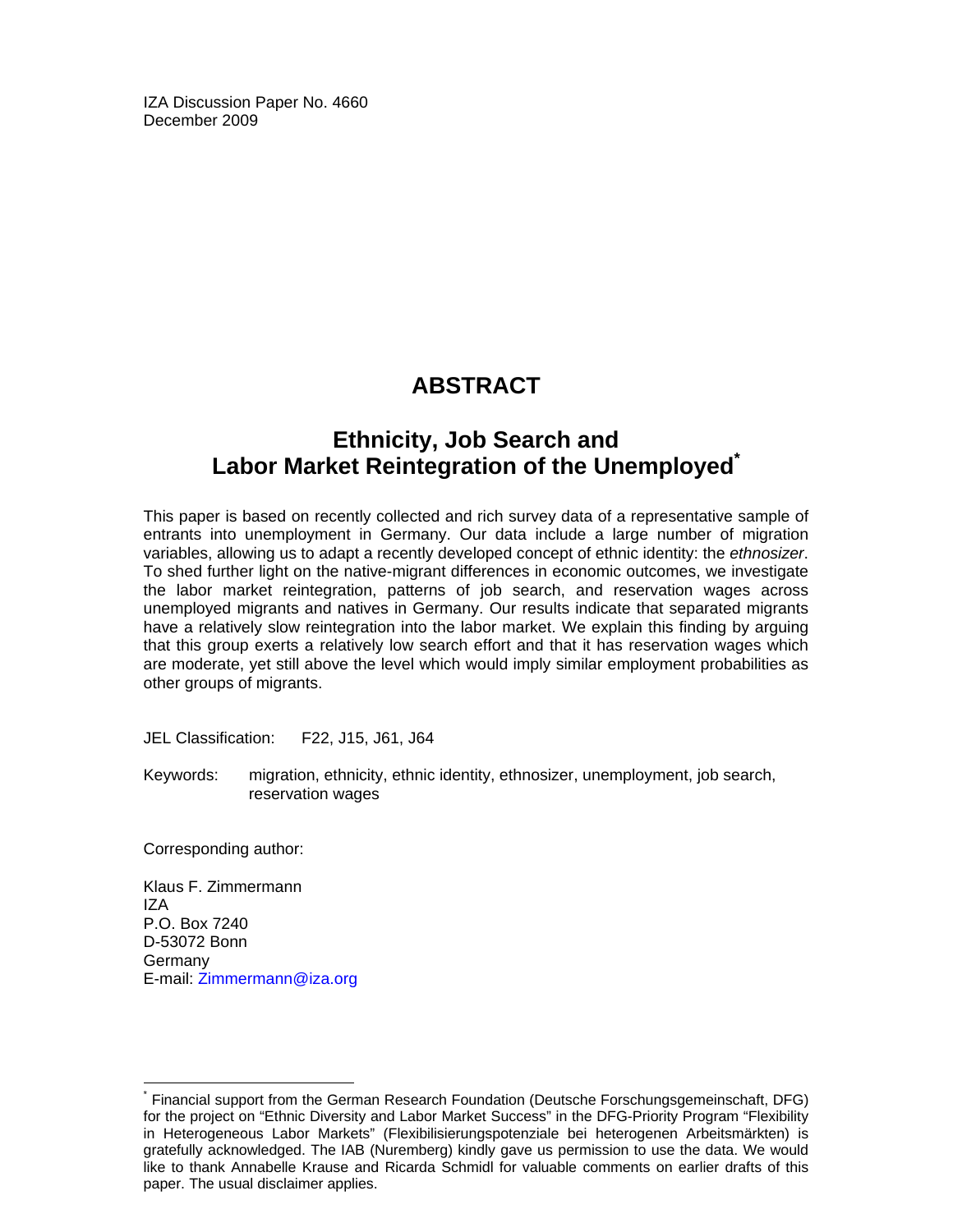### **1 Introduction**

Germany's migration history after World War II started during the post-war economic boom, in which the country focused on the recruitment of low-skilled foreign labor. Many of these 'guestworkers', who had arrived by 1973, settled and were joined by their spouses. Although many of them returned, today's group of second generation migrants mainly consists of their offspring. In the late 1980s and early 1990s, Germany experienced massive immigration flows of ethnic Germans from Eastern Europe. Afterwards, Germany also received a comparatively large number of humanitarian Migrants; and particularly after the enlargement of the European Union (EU) in 2004 and 2007, migration streams from Central and Eastern European countries have been substantial and increasing.<sup>1</sup>

Today's composition of migrants in Germany is therefore dominated by five groups of migrants: *a*) 'guestworkers' and their spouses, *b*) their offspring, *c*) ethnic Germans from Eastern Europe, *d*) recent immigrants from the EU and accession countries, and *e*) humanitarian migrants. While the labor market integration of foreign men is relatively favorable by international standards, migrant women have relatively low employment rates (Liebig, 2007). Furthermore, the situation of second generation migrants is generally a concern, as this group shows relatively low educational outcomes.

In many countries, migrants show higher unemployment rates, lower employment rates and lower earnings when compared to natives (see, e.g., Kahanec and Zaiceva, 2009). Therefore, the EU has identified migrants as a target group within its strategy to raise employment levels (Zimmermann, 2005). Germany can be considered as an interesting example in this regard. Within the EU, Germany has received comparably large migration flows over a long period. In 2007, almost 19 percent of the German population (or 15.4 million persons) had a migration background. Fewer than half of those are actually foreign citizens. Among children aged 5 and below, the share is even higher: around one third is descended from a family with a migration background. In addition, the unemployment rates of natives and migrants have been drifting apart since the early 1970s. In 2008, the average unemployment rate of immigrants was more than twice as high than of natives (18.1 percent vs. 8.0 percent, Statistik der Bundesagentur für Arbeit, 2009). Turks are by far the largest group of individuals with a migration background (about 2.5 million in 2007), followed by Poles, Russians and Italians (Rühl, 2009).

<sup>&</sup>lt;sup>1</sup>See, e.g., Kahanec and Zimmermann (2009) for a comprehensive analysis of the consequences of east-west labor migration for the old and new EU member states.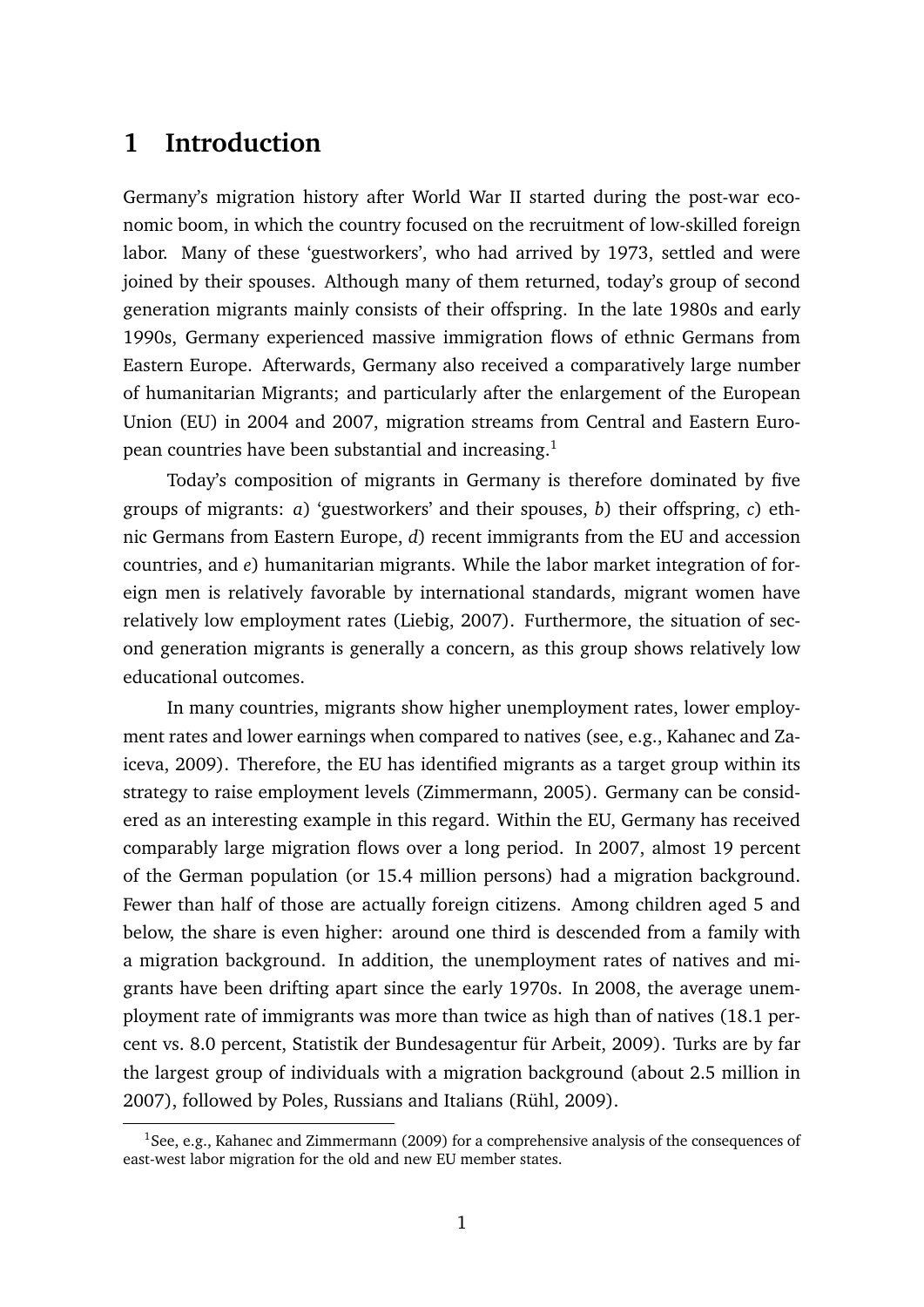There exist few studies for Germany that aim to explain the native-migrant differences in employment outcomes. An example for an earlier study is Mühleisen and Zimmermann (1994); more recent studies include Kogan (2004) and Uhlendorff and Zimmermann (2006). The latter study, for instance, finds that unemployed migrants find less stable positions than natives with the same observable and unobservable characteristics. Moreover, migrants need more time to find these jobs. First and second generation Turks are identified as the group with the greatest problems in this context.

Culture has been shown to matter for labor market outcomes. Brügger et al. (2007) is a recent example of a study which analyzes the role of culture in shaping unemployment outcomes. Language borders in Switzerland are explored as an identification Strategy. Their results clearly show the importance of culture, as differences in this regard are found to explain differences in unemployment durations on the order of 20 percent. Therefore, culture seems to be as important as strong changes in the benefit duration.

Our paper sheds more light on the native-migrant differences in employment outcomes driven by variations in migrants' and natives' ethnic identity. Based on recently collected and rich survey data of a representative sample of entrants into unemployment, we focus on their labor market reintegration, job search and reservation wages. We adapt a recently developed concept of ethnicity and ethnic identity the *ethnosizer*. It distinguishes four states of ethnic identity: *a*) assimilation, *b*) integration, *c*) marginalization, and *d*) separation. Furthermore, we differentiate between two groups of migrants: *a*) migrants who are not German-born, and *b*) migrants who are German-born but either do not have German citizenship or whose parents are neither German-born nor have German citizenship. Our data allow us to analyze one element of ethnic identity—ethnic self-identification—also for natives, and to compare results in this regard with migrants.

Our results show that separated migrants (i.e., those not attached to the host country but rather strongly attached to their origin) have a relatively slow reintegration into the labor market. We also see that next to marginalized migrants, who are neither attached to Germany nor to their origin, separated migrants exert a relatively low search effort. Taking into account the relatively lower reservation wages of both of these groups, which are even lower among marginalized individuals, we therefore argue as follows: Whilst marginalized migrants lower their reservation wages adequately to compensate a relatively low search effort, separated migrants have reservation wages which are still above the level such that they would end up with similar employment probabilities as the migrant groups of different ethnic identity.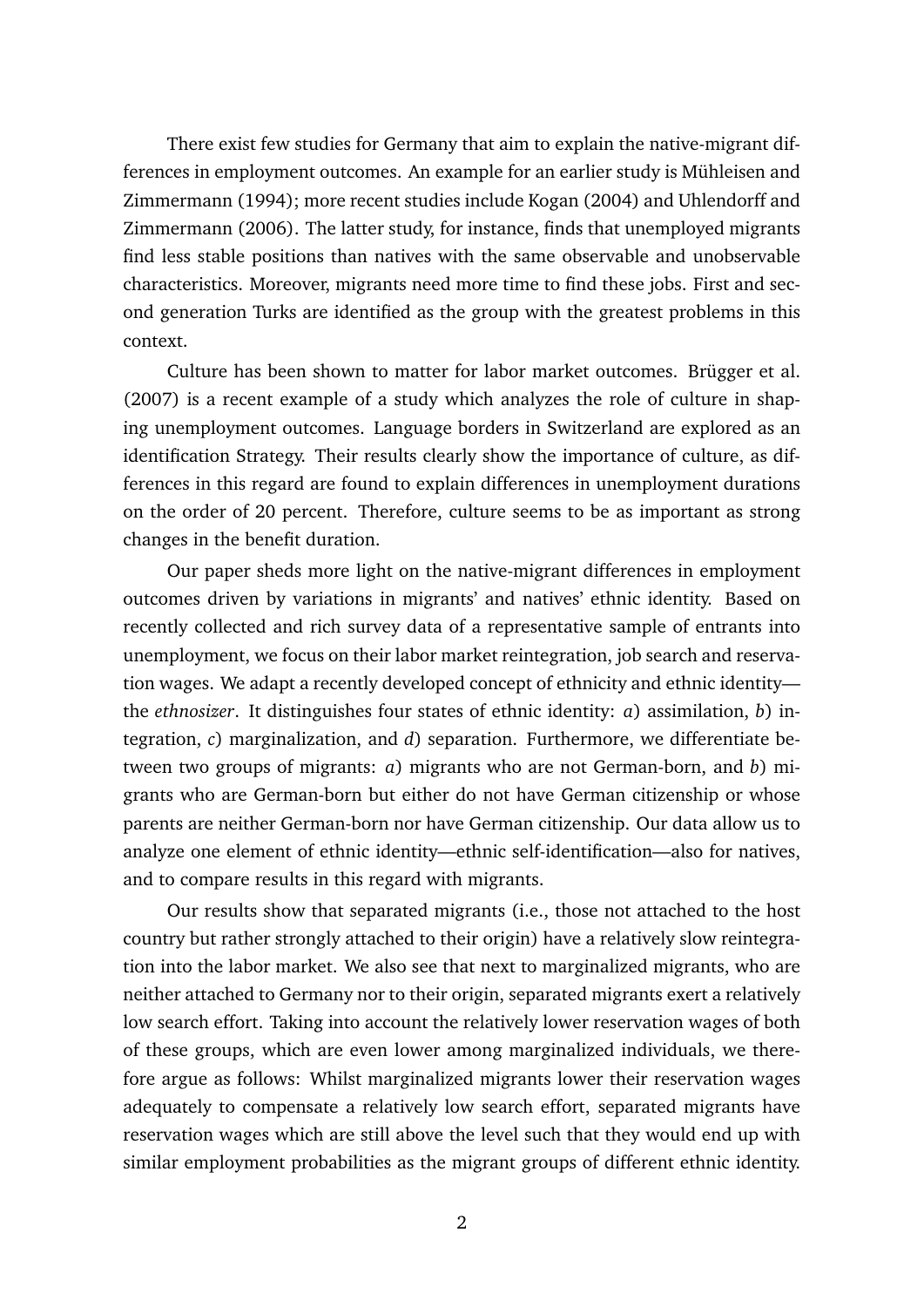Our findings are also relevant from a policy perspective (e.g., to design sub-group specific early interventions in the unemployment spell).

The remainder of this paper is structured as follows: Section 2 describes the concept of the *ethnosizer* in context of ethnicity and ethnic identity. After giving an overview about the data in Section 3, we present our empirical analysis in Section 4. Finally, Section 5 concludes.

# **2 Ethnicity, Ethnic Identity and the** *Ethnosizer*

What are the factors which can explain migrants' higher unemployment rates, lower employment rates and lower earnings when compared to natives in many other countries? The stock of human capital, the time spent in the host country and other observable characteristics have proven to explain only part of the native-migrant gaps. Further characteristics that have explanatory power in this context are the country of origin and ethnicity; yet still a substantial fraction of the gaps remains unexplained with such approaches.

Recent economic research has brought up a complex multidimensional concept of ethnic identity. The aim of the concept is to explain a larger fraction of the nativemigrant differences in labor market outcomes. It draws on the conjecture that the intensity of ethnic attachment to both the host and the home country can serve as an additional explanatory factor with respect to the observed native-migrant differences in labor market performances. Theoretical arguments supporting this view can be found, e.g., in Darity et al. (2006). A cornerstone of their framework is the productivity of social interactions. We therefore apply a concept which is based on the observation that migrants experience a severe cultural shock upon arrival and differentiate between four separate states: *a*) assimilation, *b*) integration, *c*) marginalization, and *d*) separation. These states result from the migrants' struggle between keeping (or abandoning) the ethnic identity of their country of origin and adopting (or disregarding) the ethnic identity of their host country. See Figure 1 for a visualization of the concept.

In our analysis, we follow this line of research and apply the concept of the *ethnosizer* as described in Constant, Gataullina, and Zimmermann (2009). Their two-dimensional version considers information on commitments to both the host and home societies and cultures. Based on this information, the four separate states of ethnic identity can be distinguished. Studies supporting the relevance of ethnic identity—and of this particular concept—for economic outcomes include Zimmer-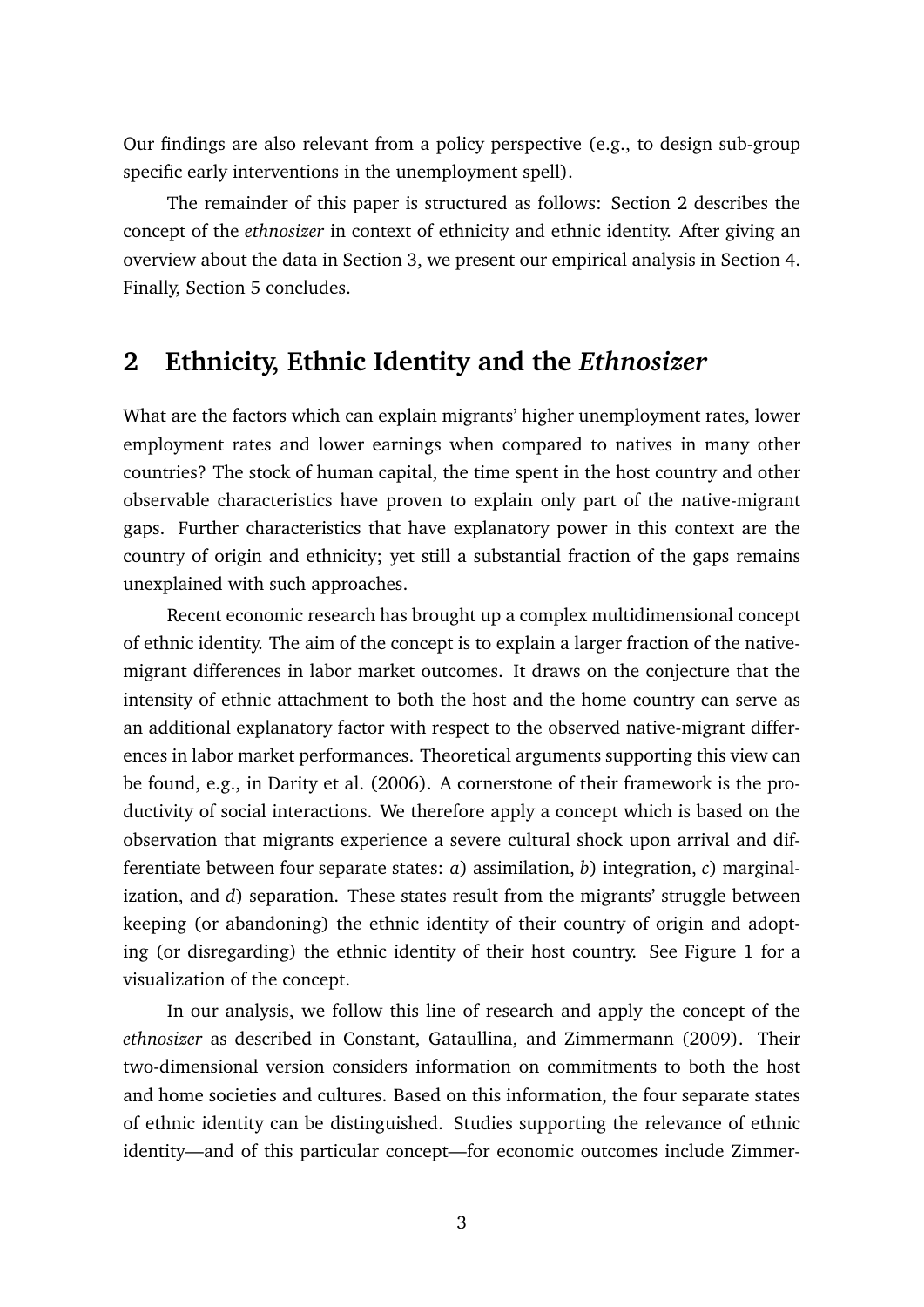Figure 1: The *Ethnosizer* as a Two-Dimensional Measurement of Ethnic Identity.



*Source:* Constant, Gataullina, and Zimmermann (2009). *Note:* A: Assimilation; I: Integration; M: Marginalization; S: Separation.

mann (2007a,b) and Constant and Zimmermann (2009). These studies show that ethnic identity significantly affects the migrants' attachment to and performance in the host country's labor market, beyond factors such as human capital and ethnic origin. The main findings of this line of research can be summarized as follows (Constant and Zimmermann, 2009): Assimilation and integration generally lead to positive economic outcomes, even though being assimilated does not necessarily lead to an advantage in the labor market compared to being integrated for men. For women, the probability of working is much higher when integrated than assimilated. The effects of separation and marginalization are negative. Ethnic identity is important for entering the labor market; but for subsequent earnings prospects it does not play a significant role.

Constant and Zimmermann (2008) show that the *ethnosizer* mainly depends on pre-migration characteristics and that it is exogenous to economic activity. Ethnic identity is again found to affect significantly economic outcomes. However, it has been shown that the concept of the *ethnosizer* has explanatory power beyond labor market outcomes: Constant, Roberts, and Zimmermann (2009) present evidence suggesting that immigrants to Germany with a stronger commitment to the host country are more likely to achieve homeownership for a given set of socioeconomic and demographic characteristics, regardless of their level of attachment to their home country.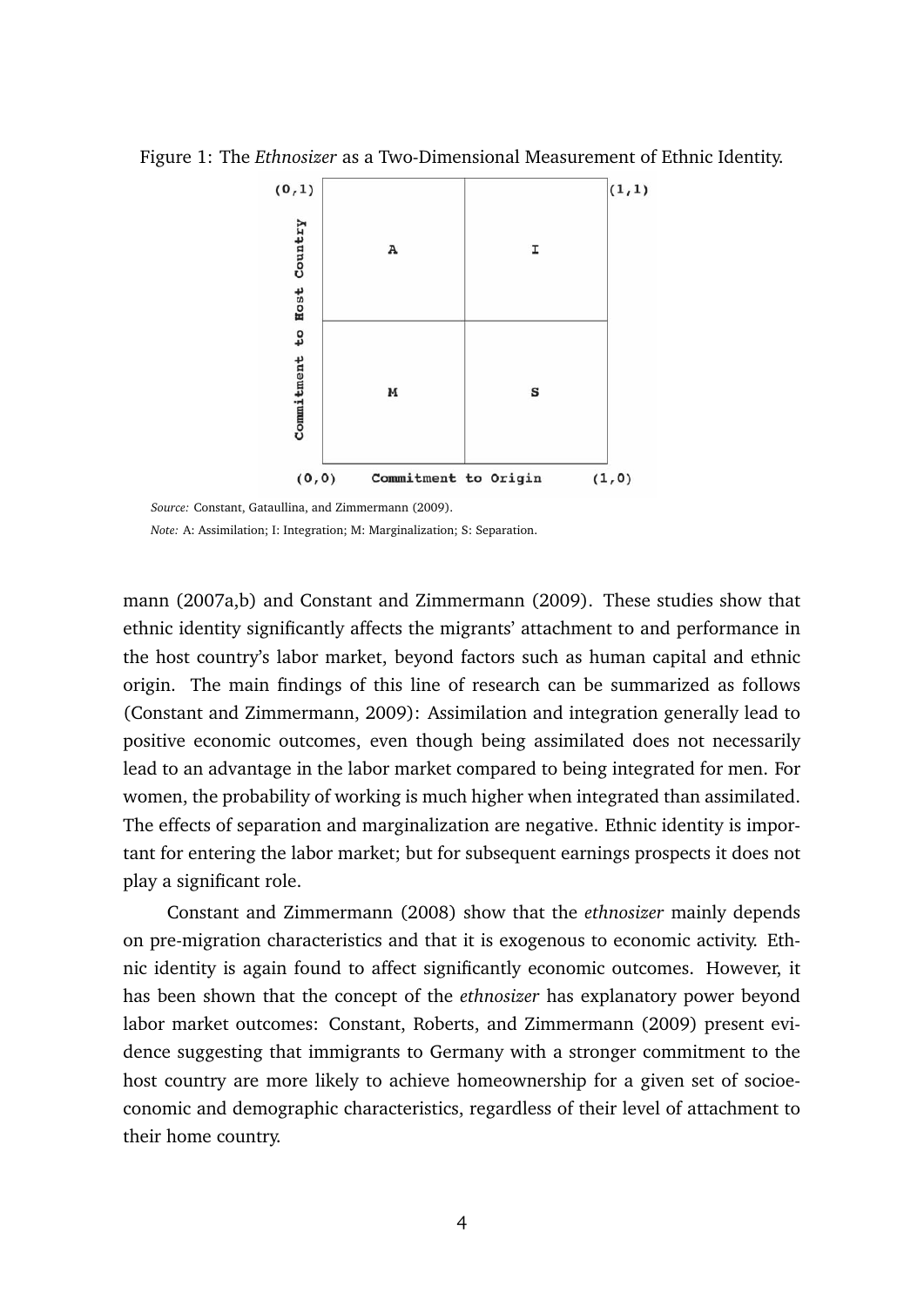#### **3 Data**

Our empirical analysis uses data from the *IZA Evaluation Dataset* (Caliendo et al., 2009). We concentrate on one of the two pillars of the dataset: a survey of almost 18,000 individuals who entered unemployment between June 2007 and May 2008. One of the many advantages of the data is that a sizeable sample of individuals were interviewed shortly after entering unemployment. The respondents were interviewed again one year later.<sup>2</sup> The main advantage of the data is clearly the large variety of topics which are addressed: questions cover many important individual characteristics which are rarely available for economic research but have been shown to influence economic outcomes. Examples include personality traits (Borghans et al., 2008), attitudes (Bonin et al., 2007), and cognitive skills (Heckman et al., 2006).

Another example—at the core of our interest—is ethnic identity. The importance and relevance of this concept is outlined above. The *IZA Evaluation Dataset* offers the unique opportunity to study the impact of this usually unobserved variable on economic outcomes focusing on the unemployed. Household surveys, which may contain similar information, are generally designed to be representative of the whole population.<sup>3</sup> This has an important drawback when studying unemployed individuals, as sample sizes decrease substantially. Moreover, the set-up of the survey part of the *IZA Evaluation Dataset* has explicitly taken into account the specific situation of individuals with a migration background in Germany. Dependent on the language skills of the interviewee, the interviews were also available in Turkish and Russian, i.e., the native languages of two major groups of immigrants in Germany. Often in such surveys, insufficient skills in the host country's language lead to above average drop-out rates among immigrants. This would in turn result in a selective sample. The *IZA Evaluation Dataset* specifically addresses this problem. Altogether, 207 individuals were interviewed in either Turkish or Russian.

For our analysis, we select individuals between 18 and 55 years old when entering unemployment to avoid difficulties with accounting for the decision to (early- )retire, and we exclude individuals with missing information on important characteristics. Our sample consists of 13,010 individuals, among those 2,641 with a migration background: 1,586 individuals are not German-born (henceforth referred to as first generation migrants); and 1,055 individuals are German-born, but either

<sup>&</sup>lt;sup>2</sup> Another round of interviews has not started yet. It is scheduled three years after the relevant entry into unemployment.

<sup>&</sup>lt;sup>3</sup>An example of a representative household survey including such information is the German Socio-Economic Panel Study (GSOEP).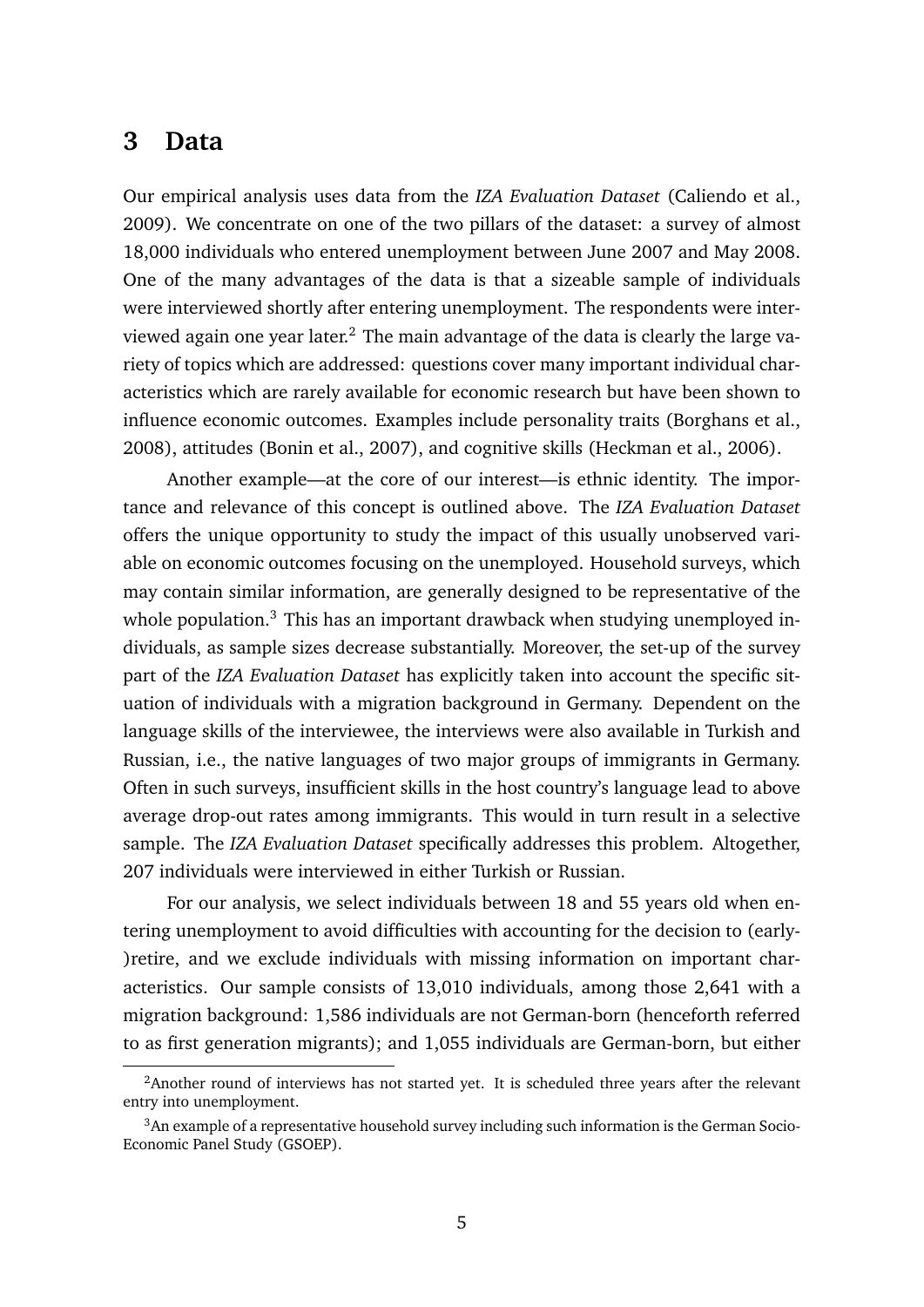do not have German citizenship or their parents are neither German-born nor have German citizenship (second generation migrants).

Table 1 displays descriptive statistics of our sample by migration background. Both migrant groups are slightly younger than natives, and a larger share is female. Roughly 70 percent of first generation migrants have German citizenship. This share is about 10 percentage points higher among second generation migrants. The fraction of individuals living in Eastern Germany is substantially lower among immigrants than among natives. While one in three natives in our sample lives in this part of Germany, only one in six second generation migrants resides in Eastern Germany and merely 7 percent of first generation migrants. With respect to marital status, natives and second generation migrants are similar; however, first generation migrants are more likely to be married: more than half of this group is married. Also regarding the educational and vocational attainment, the share of both first and second generation migrants with no formal degree is higher than among natives. However, first generation migrants also have a higher probability of having obtained the general qualification for university entrance, and a degree from a university or technical college than natives. The polarization of educational outcomes is therefore the highest in this group. With respect to previous employment, i.e., the employment before individuals entered unemployment and were interviewed, natives and second generation migrants previously earned higher net hourly wages than first generation migrants. However, the previous employment duration is on average the longest for natives (3.5 years), while first and second generation migrants report roughly the same duration (about 3 years). But altogether, the three groups of recent entrants into unemployment—natives, first and second generation migrants— had a relatively strong attachment to the labor market in the past. This is also due to the design of our sample, as we only take people who had entered unemployment and registered with the Federal Employment Agency.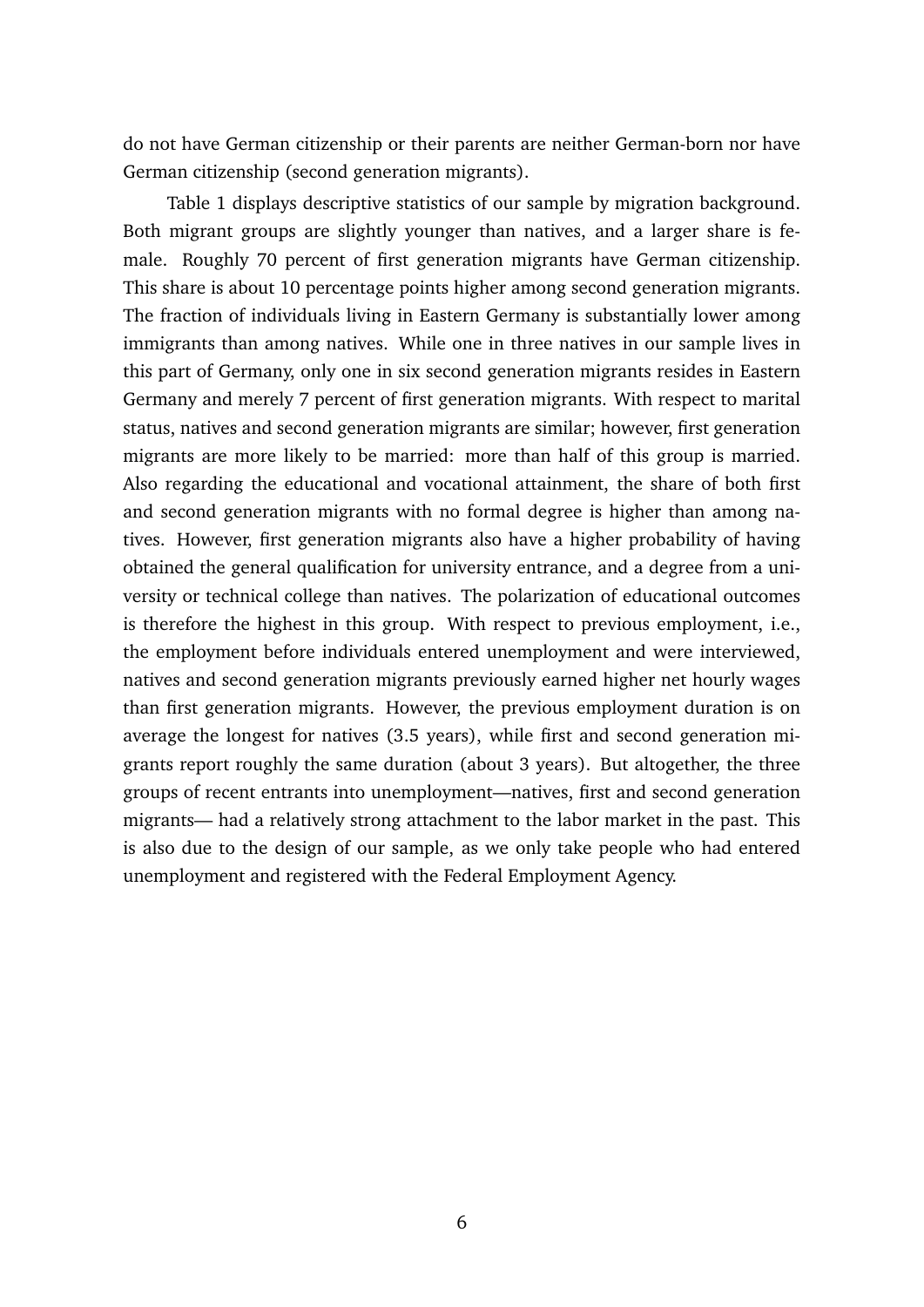|                                                            | Natives  | 1st gen. | 2nd gen. |
|------------------------------------------------------------|----------|----------|----------|
| Sociodemographic characteristics                           |          |          |          |
| Age (in years)                                             | 35.773   | 34.560   | 33.672   |
|                                                            | (10.495) | (10.094) | (10.020) |
| Male                                                       | 0.534    | 0.508    | 0.497    |
|                                                            | (0.499)  | (0.500)  | (0.500)  |
| German citizenship                                         | 1.000    | 0.670    | 0.814    |
|                                                            | (0.000)  | (0.470)  | (0.389)  |
| <b>East Germany</b>                                        | 0.334    | 0.067    | 0.167    |
|                                                            | (0.472)  | (0.251)  | (0.373)  |
| Married                                                    | 0.424    | 0.576    | 0.400    |
|                                                            | (0.494)  | (0.494)  | (0.490)  |
| Educational attainment                                     |          |          |          |
| No formal degree                                           | 0.018    | 0.058    | 0.029    |
|                                                            | (0.134)  | (0.234)  | (0.169)  |
| Secondary school (9 yrs.)                                  | 0.293    | 0.320    | 0.358    |
|                                                            | (0.455)  | (0.466)  | (0.480)  |
| Secondary school (10 yrs.)                                 | 0.435    | 0.330    | 0.366    |
|                                                            | (0.496)  | (0.471)  | (0.482)  |
| Technical college entrance qualification (11-12 yrs.)      | 0.053    | 0.048    | 0.051    |
|                                                            | (0.223)  | (0.214)  | (0.220)  |
| General qualification for university entrance (12-13 yrs.) | 0.201    | 0.244    | 0.195    |
|                                                            | (0.401)  | (0.430)  | (0.397)  |
| Vocational attainment                                      |          |          |          |
| No formal degree                                           | 0.089    | 0.240    | 0.165    |
|                                                            | (0.285)  | (0.427)  | (0.371)  |
| Apprenticeship (dual system)                               | 0.623    | 0.438    | 0.569    |
|                                                            | (0.485)  | (0.496)  | (0.495)  |
| Specialized vocational school                              | 0.141    | 0.149    | 0.150    |
|                                                            | (0.348)  | (0.357)  | (0.357)  |
| University, technical college                              | 0.147    | 0.173    | 0.117    |
|                                                            | (0.354)  | (0.379)  | (0.321)  |
| Previous employment                                        |          |          |          |
| Net hourly wage (in euros)                                 | 6.760    | 6.548    | 6.851    |
|                                                            | (4.168)  | (3.816)  | (4.196)  |
| Duration (in months)                                       | 42.572   | 35.336   | 35.191   |
|                                                            | (69.982) | (56.380) | (56.309) |
| # Observations                                             | 10,369   | 1,586    | 1,055    |

Table 1: Descriptive Statistics (Selected Variables).

*Source:* IZA Evaluation Dataset, own calculations.

*Note:* Natives: German-born and German citizen, and parents German-born and German citizens; first generation: not German-born; second generation: German-born, but not German citizen, or parents not German-born nor German citizens.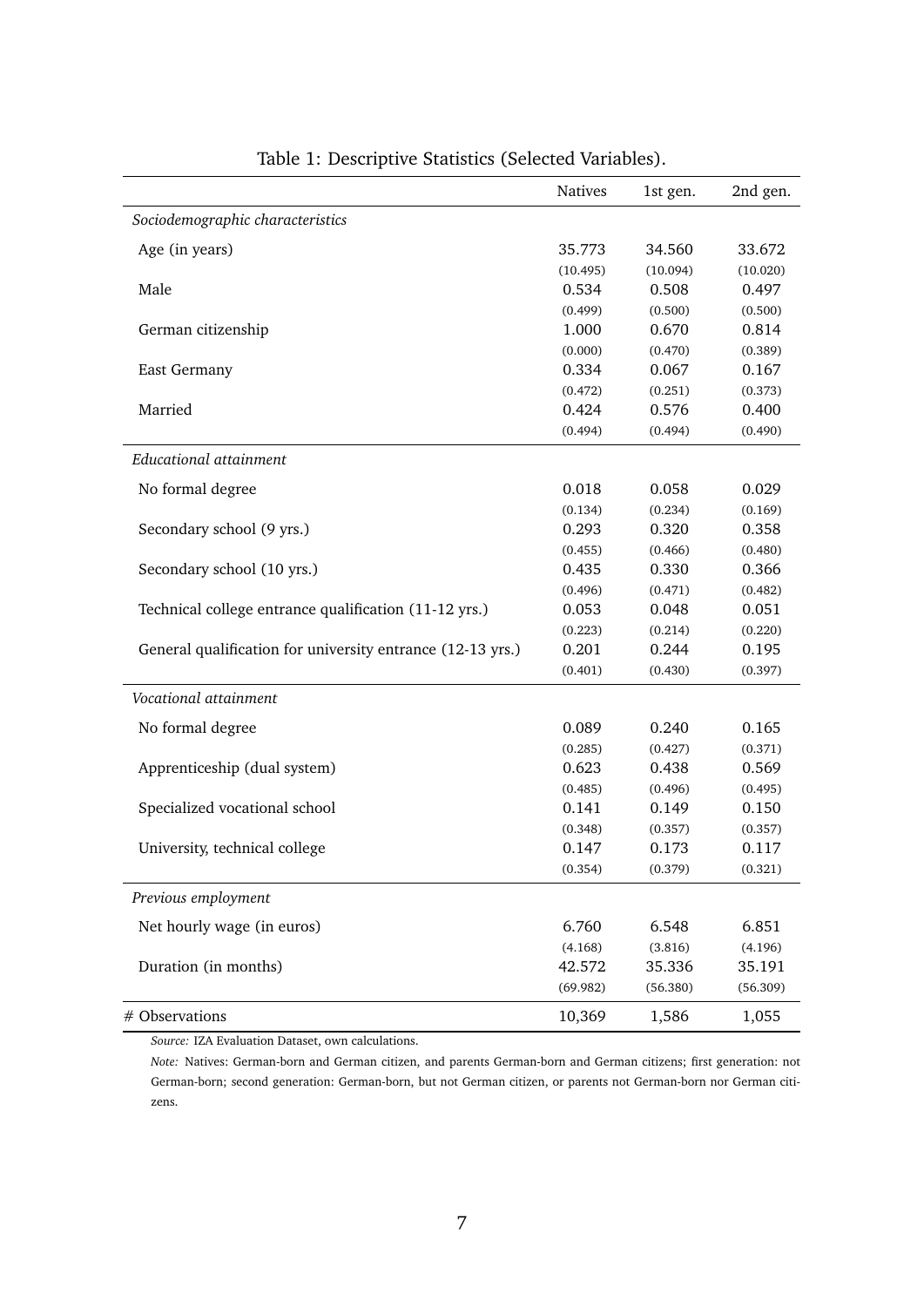To measure ethnic identity, we adapt the two-dimensional version of the *ethnosizer* (Constant, Gataullina, and Zimmermann, 2009). More specifically, we form the *ethnosizer* by combining and weighting together four essential elements of personal devotion to German culture and society and to the culture and society of origin: *a*) language, *b*) ethnic self-identification, *c*) ethnic interaction, and *d*) migration history.<sup>4</sup> We identify questions that transmit information on these principal ingredients of ethnic identity in our data. Table 2 presents the specific variables used for the measures for each classification by factor group. Note that although information on the elements is in general available only for migrants, we are also able to construct the measure of ethnic self-identification for natives.

|                                             | Availability                |
|---------------------------------------------|-----------------------------|
| (1) Language                                |                             |
| German language skills                      |                             |
| Family language                             | Migrants                    |
| (2) Ethnic self-identification              |                             |
| Self-identification with Germany            |                             |
| Self-identification with country of origin  | <b>Migrants and Natives</b> |
| (3) Ethnic interaction                      |                             |
| Language with friends—German                |                             |
| Language with friends—other                 | Migrants                    |
| (4) Migration history                       |                             |
| Intention to apply for German citizenship   |                             |
| Center of interest in 5 years (10–15 years) | Migrants                    |

Table 2: Four Elements of Ethnic Identity Composing the *Ethnosizer*.

*Note:* For natives, self-identification with the country of origin is replaced by the attraction of cultures, customs and traditions of other countries.

A respondent with a 'very good' or 'good' command of the German language who communicates to his or her family members 'only', 'mainly' or 'partly' in another language is classified as linguistically integrated; a respondent with at least a 'good' command of the German language who communicates to his or her family members 'only' or 'mainly' in German is classified as linguistically assimilated; a respondent with 'fair', 'bad' or 'no' command of the German language who communicates to his or her family members 'only', 'mainly' or 'partly' in another language

<sup>4</sup>Our data does not include exactly the same questions as the GSOEP, which has been used so far to construct the *ethnosizer*. Therefore, we use a modified version and rely only on four elements; the element "culture" is not included.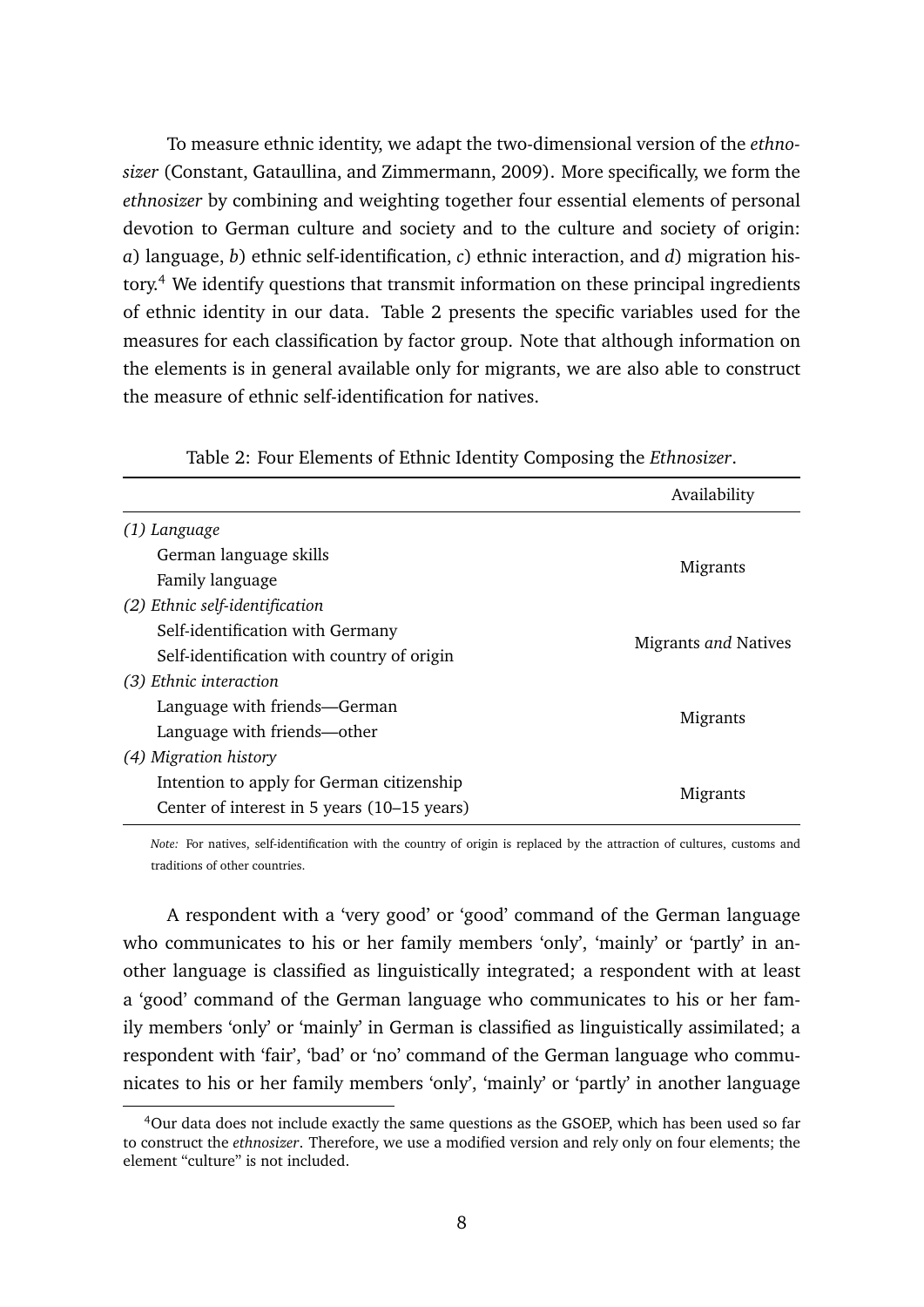is classified as linguistically separated; and finally, a respondent with 'fair', 'bad' or 'no' command of the German language who communicates to family members 'only' or 'mainly' in German is classified as linguistically marginalized. Similarly, people who self-identify both strongly with Germany and with the country of origin are considered as integrated with respect to ethnic self-identification; people who selfidentify strongly with Germany but to a smaller extent with the country of origin are considered as assimilated with respect to ethnic self-identification; people who selfidentify strongly with the country of origin but to a smaller extent with Germany are considered as separated with respect to ethnic self-identification; and finally, people who self-identify only weakly both with Germany and the country of origin are considered as marginalized with respect to ethnic self-identification. To construct this measure for natives, self-identification with the country of origin is replaced by the attraction of cultures, customs and traditions of other countries. Accordingly, we classify individuals along the dimension of ethnic interaction and migration history as integrated, assimilated, separated and marginalized.

Figure 2 displays the distribution of first and second generation migrants across the four regimes of the *ethnosizer* in our sample. Both groups have the highest scores for assimilation. Integration ranks second, while separation and marginalization have relatively low scores in both groups of migrants. This picture is even more pronounced for second generation migrants in our sample. Their score for assimilation is particularly high. Overall, the distribution across the four regimes reflects that the individuals in our sample had a relatively strong labor market attachment in the past.

This impression is reinforced for one particular element of the *ethnosizer*, which we can also construct for natives: ethnic self-identification. For natives, self-identification with the country of origin is replaced by the attraction of cultures, customs and traditions of other countries. One can therefore think of integrated natives as individuals who show both a strong commitment to Germany but also to foreign countries and foreigners, and thus as people who also have a more internationallyoriented perspective. Assimilated, marginalized and separated natives are then classified accordingly. Figure 3 shows the distribution of ethnic self-identification by migration status. It appears that both migrants groups are fairly similar, although a larger fraction of second generation migrants is classified as marginalized. In both groups, the majority of individuals are either integrated or assimilated. However, a substantially smaller fraction of natives appears to be integrated. While the share of assimilated natives is even higher than among migrants, the share of natives who are marginalized is also higher than among individuals with a migration background.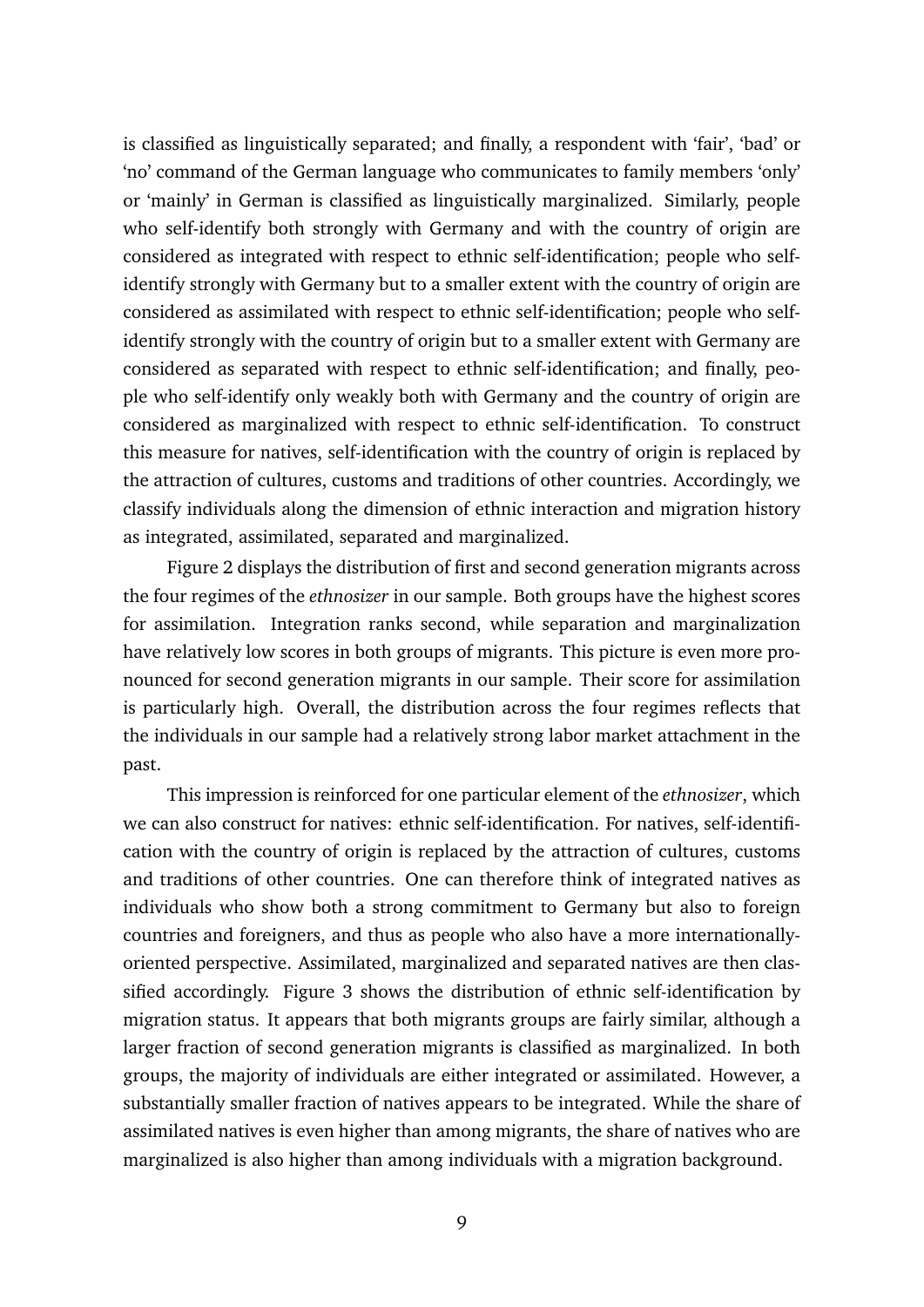

Figure 2: Two-Dimensional *Ethnosizer* by Migration Status.

*Note:* Mean scores for each of the four states of the *ethnosizer*. First generation: not German-born; second generation: German-born, but not German citizen, or parents not German born nor German citizens.



Figure 3: Ethnic Self-Identification by Migration Status.

*Note:* Mean score, i.e., the fraction of individuals classified as assimilated, integrated, marginalized or separated according to one dimension of the *ethnosizer*: ethnic self-identification. Natives: German-born and German citizen, and parents German-born and German citizens; first generation: not German-born; second generation: German-born, but not German citizen, or parents not German-born nor German citizen.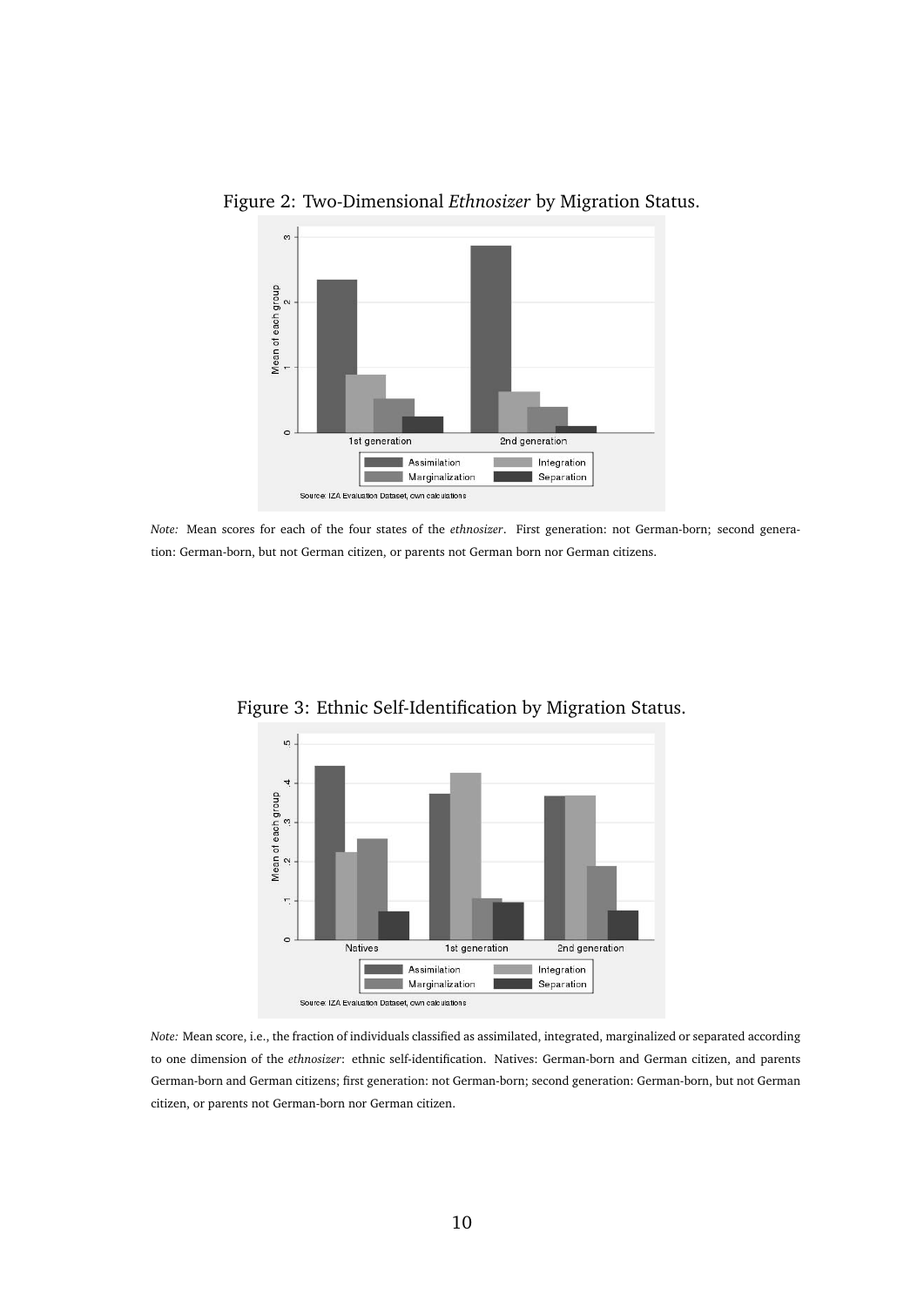# **4 Empirical Analysis**

Below we investigate the labor market reintegration, job search and reservation wages of the individuals in our sample when they are interviewed for the first time. The first interview is approximately two months after the individuals became unemployed (Caliendo et al., 2009). We are thus able to focus on a very early stage of the respective unemployment spell. Importantly, we investigate both the *ethnosizer* and ethnic self-identity in our analysis. While the *ethnosizer* has already proven to be able to explain a larger fraction of the native-immigrant differences in labor market outcomes, it has so far not been applied with a focus on the unemployed. In addition, ethnic self-identification as one important element of the *ethnosizer* is available in our data for both migrants and natives. We are therefore able to compare the two groups in this part of our analysis.

#### **4.1 Labor Market Reintegration**

Roughly 20 percent of the individuals in our sample had already found unsubsidized (self-)employment when they were interviewed for the first time, see Table 3. An additional 4 percent are in subsidized forms of employment and roughly 3 percent can be considered as out of the labor force (education, apprenticeship or inactive). Therefore, about 73 percent are still unemployed or participate in active labor market policy (ALMP). When looking at the three groups of natives, first and second generation migrants separately, the raw descriptives do not show major differences with respect to the employment status at the first interview. However, migrants in general, and second generation migrants in particular, are slightly more likely to be unemployed and less likely to be employed.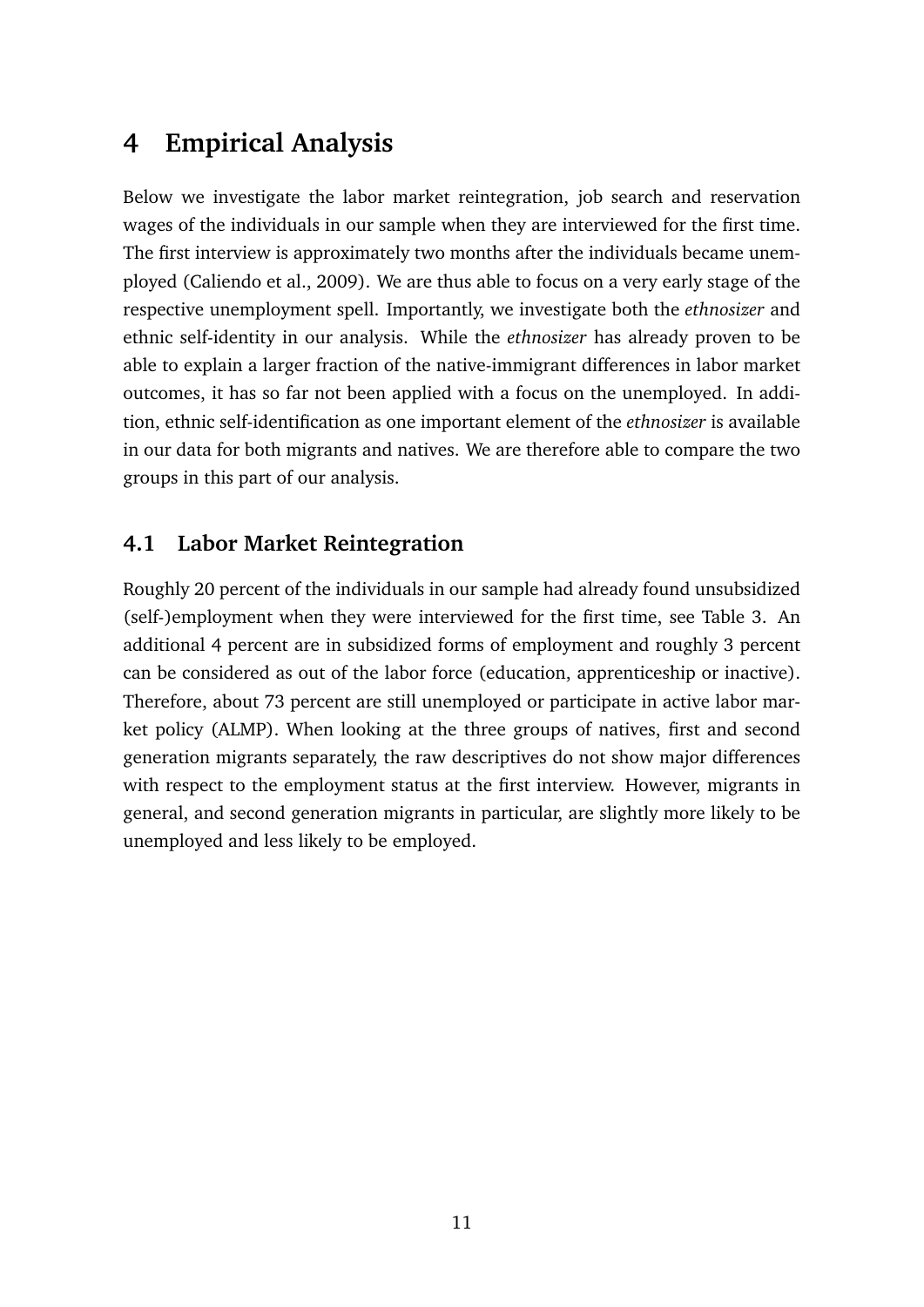|                                | Natives and<br>Migrants | <b>Natives</b> | Migrants<br>(1st gen.) | Migrants<br>(2nd gen.) |
|--------------------------------|-------------------------|----------------|------------------------|------------------------|
| Unsubsidized (self-)employment | 20.43                   | 21.10          | 18.28                  | 17.06                  |
| Subsidized (self-)employment   | 3.77                    | 3.71           | 4.04                   | 3.89                   |
| Unemployment                   | 69.59                   | 69.14          | 70.68                  | 72.42                  |
| <b>ALMP</b>                    | 3.41                    | 3.36           | 3.91                   | 3.13                   |
| Education                      | 0.28                    | 0.27           | 0.25                   | 0.47                   |
| Apprenticeship                 | 1.45                    | 1.42           | 1.51                   | 1.61                   |
| Inactive                       | 1.08                    | 1.00           | 1.32                   | 1.42                   |
| $#$ Observations               | 13,010                  | 10,369         | 1,586                  | 1,055                  |

#### Table 3: Status at the First Interview.

*Source:* IZA Evaluation Dataset, own calculations.

*Note:* In percent.

Table 4 displays results of probit regressions in which we explain the probability of being employed at the first interview by ethnic self-identification and the *ethnosizer*, respectively, as well as other control variables.

Compared to assimilated individuals in terms of ethnic self-identification, all three other groups of individuals (integrated, marginalized and separated) show a slower reintegration into the labor market. In particular, separated individuals are significantly less likely to be employed at the first interview. The magnitude is about 3 percentage points and very similar across sub-samples, but the estimated marginal effect is no longer significantly different from zero when only migrants or first and second generation migrants are considered. Moreover, the results seem to be mainly driven by male individuals.

When we include the two-dimensional *ethnosizer* in our Analysis however, we find a slightly different picture: only separated migrants are found to be significantly less likely to be employed at the first interview when compared to assimilated individuals. Moreover, we find that this result is driven by first generation migrants, since no significant effects of the elements of the *ethnosizer* are found when we restrict our analysis to second generation migrants only. We do not observe major differences by gender.

Overall, it appears that separated first generation migrants who enter unemployment have a relatively slow reintegration into the primary labor market. When also including natives in our analysis, separated individuals in general, and sepa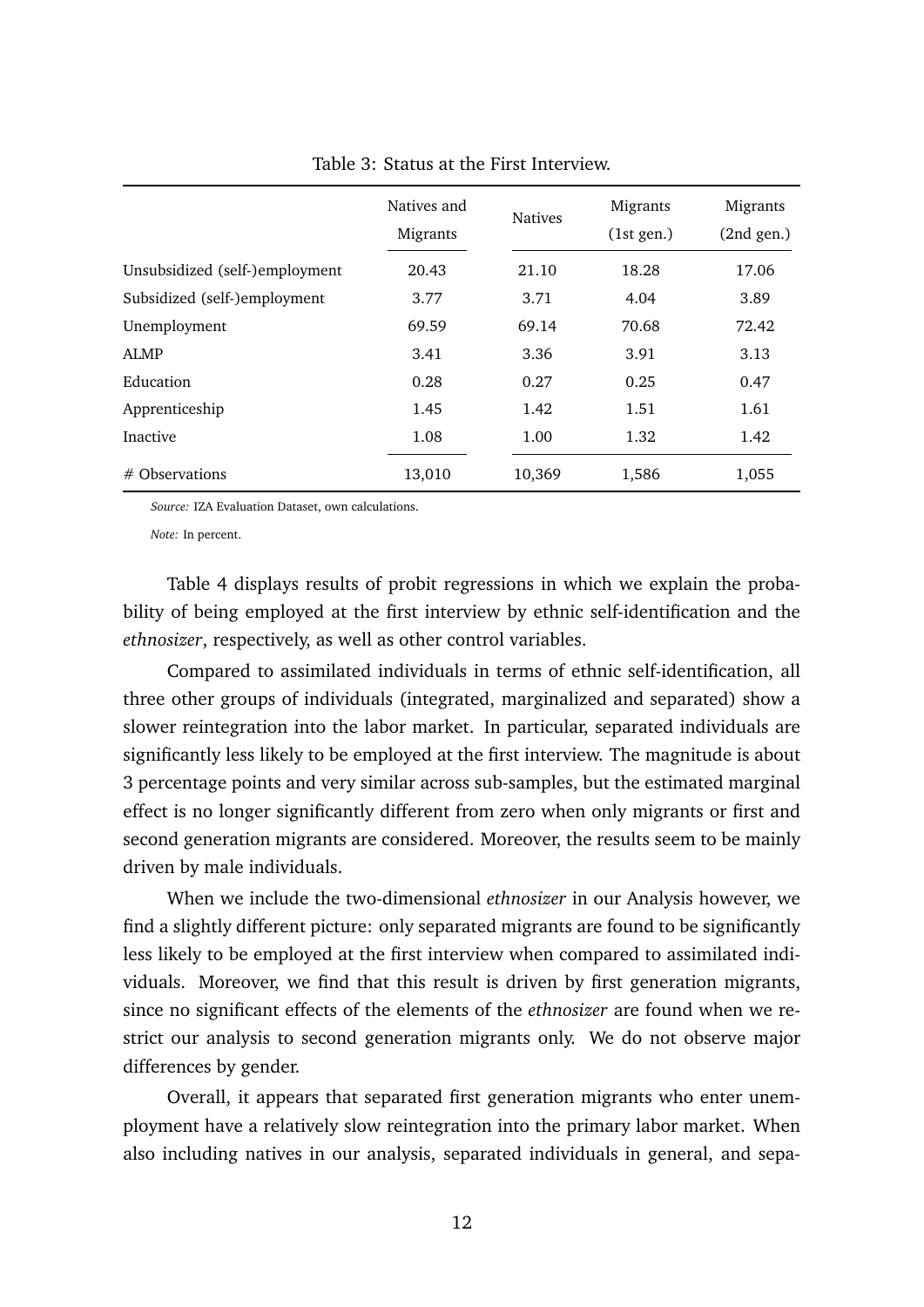rated male individuals as well as natives are identified as the groups with substantially lower employment probabilities at the first interview.<sup>5</sup>

#### **4.2 Channels of Job Search**

Our previous results may be driven by different search strategies of the job seekers, which in turn may be influenced by their ethnic identity. We therefore look at the search channels individuals have used to find a new job. More specifically, we run regressions in which we include the number of different channels used as the dependent variable.<sup>6</sup> This approach is similar to the one employed in Holzer (1988), and Blau and Robins (1990); and one may interpret the number of channels as an approximation of the intensity of job search or the search effort which has been exerted. Both ethnic self-identification (available for both natives and migrants) as well as the *ethnosizer* are included in our analysis.

Figure 4 displays the distribution of the number of search channels used by natives and by first and second generation migrants. It appears that the distributions look very similar and almost identical. Therefore, we see some differences in search strategies; however to really understand them, we need to go beyond raw descriptives and control for further characteristics.

Once controlling for such characteristics, some notable results emerge, see Table 5. Its upper part displays our findings when we include ethnic self-identification as explanatory variable. It appears that marginalized individuals use significantly fewer search channels than assimilated individuals. This finding is driven by natives and second generation migrants, while it is not the case at all for first generation migrants. Among those, separated individuals use fewer, although not significantly fewer, search channels than assimilated persons. Among migrants, and both among first and second generation migrants, we observe that integrated individuals use more search channels than their assimilated counterparts. This is not the case for natives. Our results do not indicate substantial gender differences.

When we include the two-dimensional *ethnosizer* as an explanatory variable in our analysis of the number of search channels used (lower part of Table 5), we find a consistent result: both marginalization and separation are associated with a significantly lower number of search channels used to find employment. On the

<sup>&</sup>lt;sup>5</sup>Note that our sample sizes, especially for migrants, are relatively small. Therefore, standard errors are quite high and significance levels are not too high.

<sup>6</sup>This reduces the number of observations in our sample because not everyone reports to have been searching for employment since entering unemployment. We only include individuals who have been searching for a new job.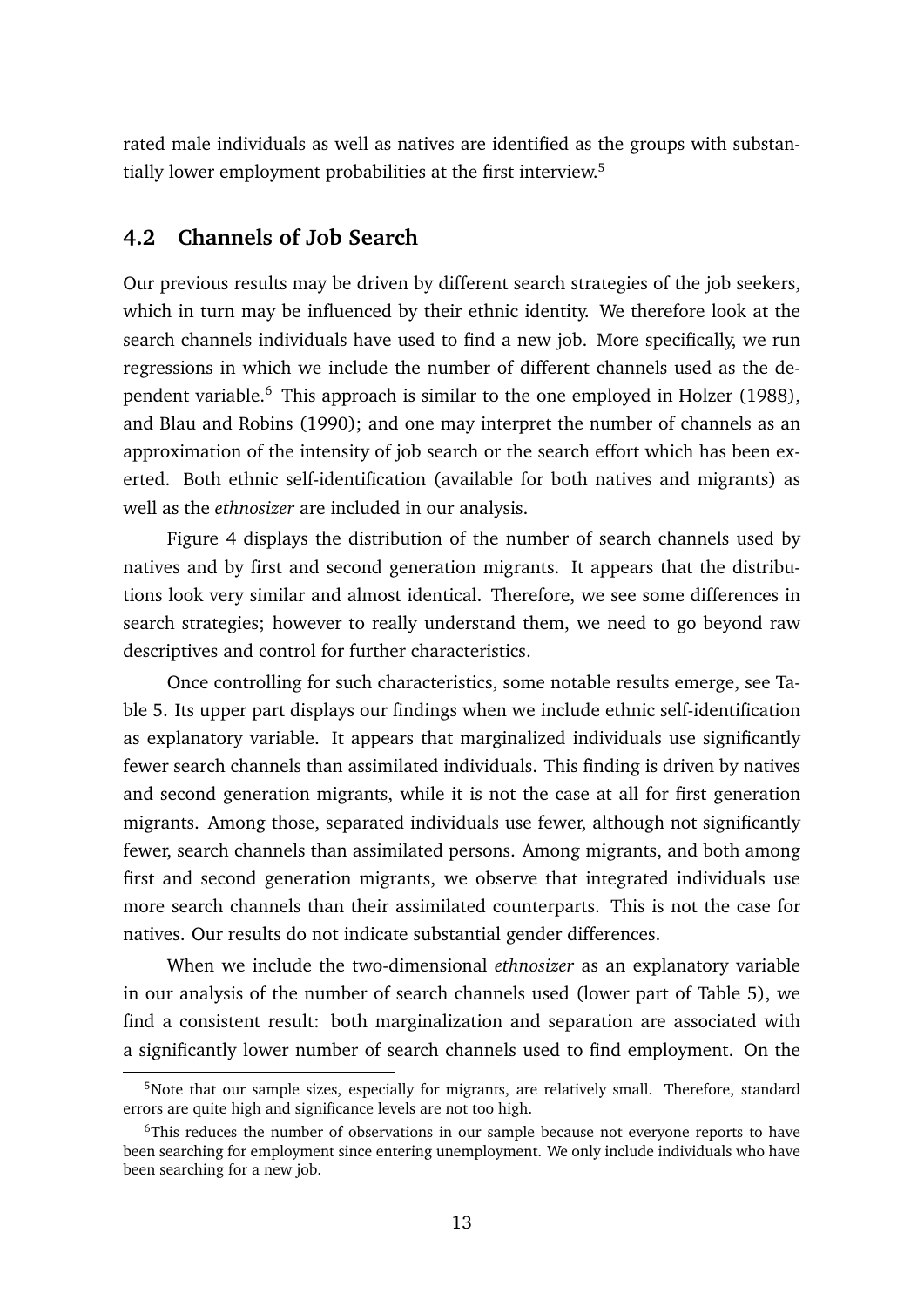|                                                  |                                                   |                          | Ethnic Self-Identification |                          |                          |                                                                                                                                                                                                                                                                                                                                                                                                         |                          |
|--------------------------------------------------|---------------------------------------------------|--------------------------|----------------------------|--------------------------|--------------------------|---------------------------------------------------------------------------------------------------------------------------------------------------------------------------------------------------------------------------------------------------------------------------------------------------------------------------------------------------------------------------------------------------------|--------------------------|
|                                                  | Natives and<br>Migrants                           | Migrants                 | (1st gen.)<br>Migrants     | (2nd gen.)<br>Migrants   | Natives                  | Individuals<br>Male                                                                                                                                                                                                                                                                                                                                                                                     | Individuals<br>Female    |
| Assimilation                                     | reference<br>(reference)                          | reference<br>(reference) | reference<br>(reference)   | reference<br>(reference) | reference<br>(reference) | reference<br>(reference)                                                                                                                                                                                                                                                                                                                                                                                | reference<br>(reference) |
| Integration                                      | $-0.0123$<br>(0.0084)                             | $-0.0120$<br>(0.0162)    | $-0.0067$<br>(0.0213)      | $-0.0190$<br>(0.0249)    | (0.0100)<br>$-0.0091$    | (0.0126)<br>$-0.0071$                                                                                                                                                                                                                                                                                                                                                                                   | $-0.0159$<br>(0.0108)    |
| Marginalization                                  | $-0.0046$<br>(0.0087)                             | $-0.0105$<br>(0.0215)    | $-0.0292$<br>(0.0284)      | (0.0314)<br>0.0021       | $-0.0040$<br>(0.0096)    | $-0.0086$<br>(0.0126)                                                                                                                                                                                                                                                                                                                                                                                   | $-0.0020$<br>(0.0116)    |
| Separation                                       | $-0.0280**$<br>(0.0125)                           | $-0.0336$<br>(0.0238)    | $-0.0273$<br>(0.0313)      | $-0.0351$<br>(0.0373)    | $-0.0256*$<br>(0.0145)   | $-0.0331*$<br>(0.0188)                                                                                                                                                                                                                                                                                                                                                                                  | $-0.0185$<br>(0.0162)    |
| # Observations<br>Pseudo $\mathbb{R}^2$          | 0.1266<br>13,010                                  | 0.1242<br>2,641          | 0.1547<br>1,573            | 0.1402<br>1,055          | 10,369<br>0.1343         | 0.1230<br>6,868                                                                                                                                                                                                                                                                                                                                                                                         | 0.1501<br>6,136          |
|                                                  |                                                   |                          | The Ethnosizer             |                          |                          |                                                                                                                                                                                                                                                                                                                                                                                                         |                          |
|                                                  |                                                   | Migrants                 | (1st gen.)<br>Migrants     | (2nd gen.)<br>Migrants   |                          | Individuals<br>Male                                                                                                                                                                                                                                                                                                                                                                                     | Individuals<br>Female    |
| Assimilation                                     |                                                   | reference<br>(reference) | reference<br>(reference)   | reference<br>(reference) |                          | reference<br>(reference)                                                                                                                                                                                                                                                                                                                                                                                | reference<br>(reference) |
| Integration                                      |                                                   | $-0.0091$<br>(0.0094)    | $-0.0119$<br>(0.0119)      | -0.0090<br>(0.0159)      |                          | 0.0033<br>(0.0145)                                                                                                                                                                                                                                                                                                                                                                                      | $-0.0182$<br>(0.0120)    |
| Marginalization                                  |                                                   | 0.0085<br>(0.0113)       | 0.0114<br>(0.0138)         | (0.0204)<br>0.0092       |                          | (0.0169)<br>0.0072                                                                                                                                                                                                                                                                                                                                                                                      | 0.0172<br>(0.0143)       |
| Separation                                       |                                                   | $-0.0304*$<br>(0.01564)  | $-0.0340*$<br>(0.0183)     | 0.0063<br>(0.0328)       |                          | $-0.0248$<br>(0.0217)                                                                                                                                                                                                                                                                                                                                                                                   | $-0.0371$<br>(0.0229)    |
| # Observations<br>Pseudo $\mathbb{R}^2$          |                                                   | 0.1256<br>2,641          | 0.1571<br>1,573            | 0.1395<br>1,055          |                          | 0.1473<br>1,313                                                                                                                                                                                                                                                                                                                                                                                         | 0.1840<br>1,303          |
| dummies, time lag dummies, and country of birth. | Source: IZA Evaluation Dataset, own calculations. |                          |                            |                          |                          | status, employment status of partner, children, East Germany, educational attainment, vocational attainment, duration of last employment, unemployment benefits, state dummies, cohort<br>Note: Probit regressions (marginal effects). Dependent variable: unsubsidized (self-)employment at the first interview. Additional control variables include sex, age, age <sup>2</sup> , disability, marital |                          |

\*\*\* significant at 1%; \*\* significant at 5%; \* significant at 10%.

\*\*\* significant at 1%; \*\*\* significant at 5%; \* significant at 10%.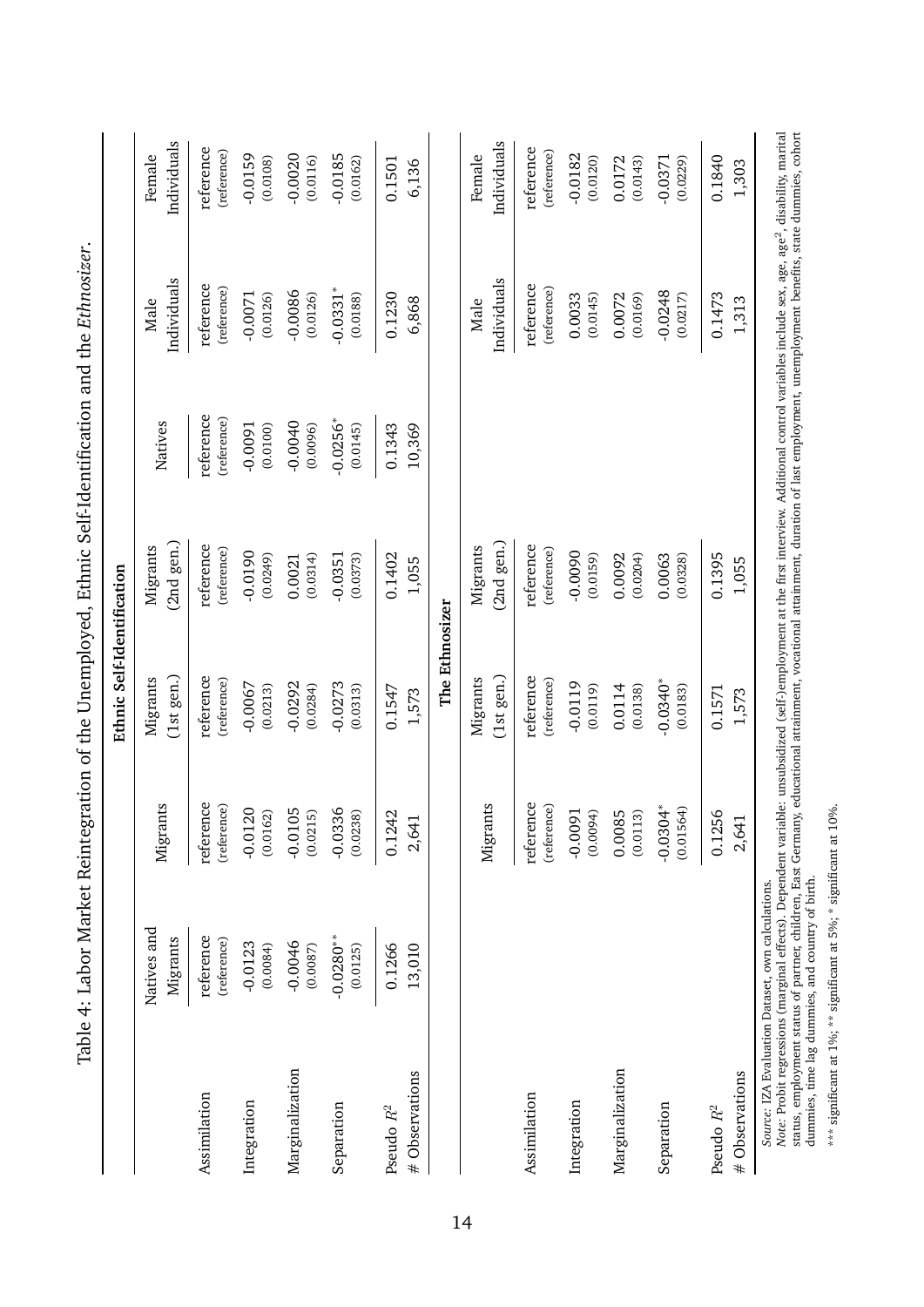

Figure 4: Number of Search Channels Used by Migration Status.

*Source:* IZA Evaluation Dataset, own calculations.

*Note:* Percentage of individuals who report a given number of search channels used. There are ten possible search channels to select from: *a*) job advertisements in the newspaper, *b*) personally advertising as a job seeker, *c*) job information system, *d*) contact with acquaintances, relatives, other private contacts, *e*) agent from the employment agency, *f*) internet research, *g*) private agent with voucher, *h*) private agent without voucher, *i*) blind application at companies, and *j*) other channels. Natives: German-born and German citizen, and parents German-born and German citizens; first generation: not German-born; second generation: German-born, but not German citizen, or parents not German-born nor German citizens.

other hand, integration is associated with more search channels when compared to assimilation, although not significantly.

Therefore, if one indeed views the number of search channels as an approximation of the individuals' search effort, our results suggest that marginalized and separated migrants (both first and second generation) exert substantially less effort in the first months after entering unemployment than assimilated or integrated migrants. On the other hand, we also find evidence that marginalized natives also have a relatively low search intensity at the beginning of their unemployment spell.

#### **4.3 Reservation Wages**

After focusing on the employment probabilities and the channels of job search, we complement our analysis of the labor market reintegration of the unemployed in Germany by looking at the reservation wages of the unemployed. The reservation wage of unemployed individuals summarizes most of the relevant information about their search behavior. More precisely, it represents the crucial wage above which a given unemployed person is willing to accept job offers and stops searching for a new job. However, the key role of the reservation wage in search theory is not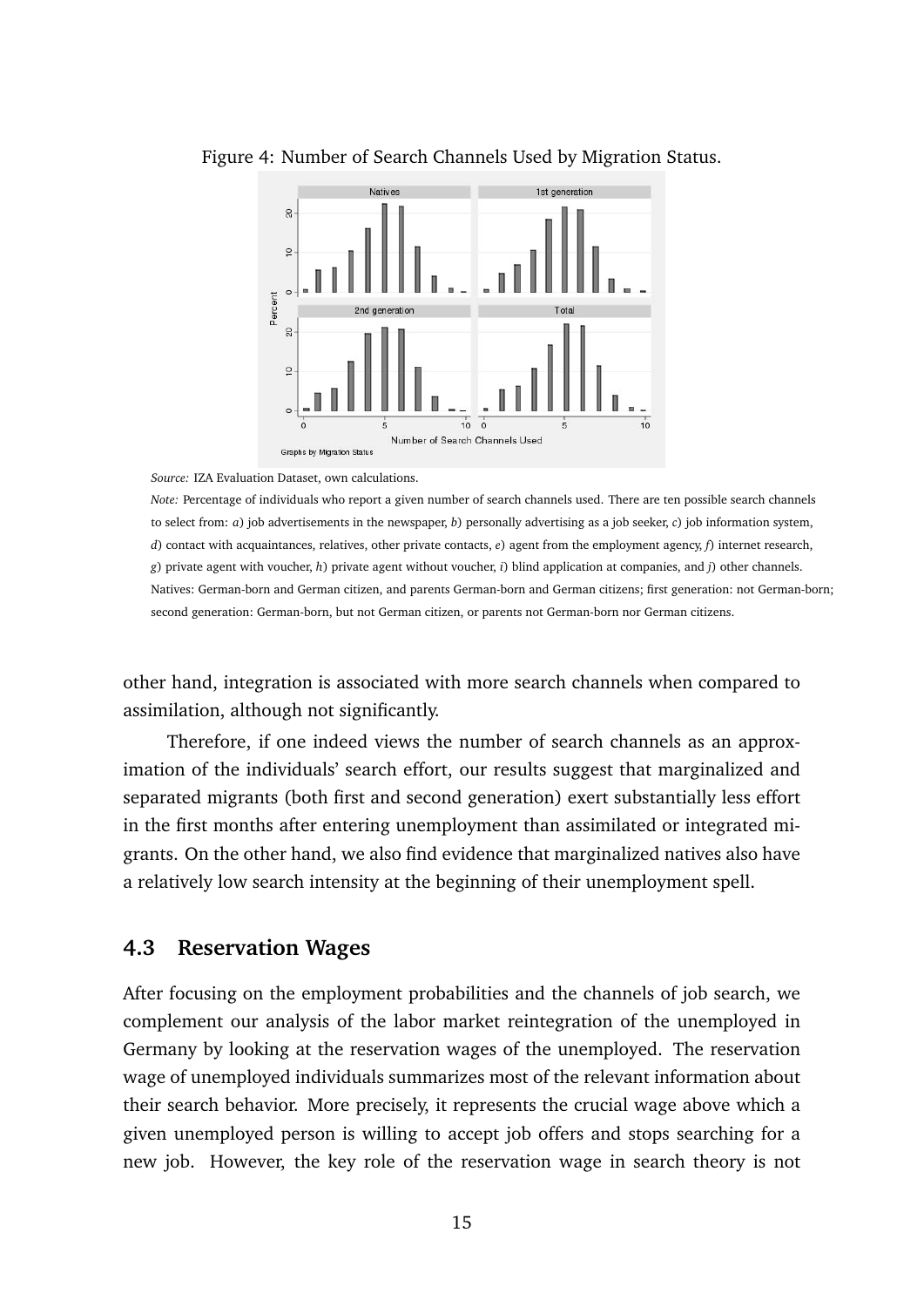|                         |                                                                                                       |                          | Ethnic Self-Identification |                          |                          |                                                                                                                                                                                                                                                                                                                                                                                              |                          |
|-------------------------|-------------------------------------------------------------------------------------------------------|--------------------------|----------------------------|--------------------------|--------------------------|----------------------------------------------------------------------------------------------------------------------------------------------------------------------------------------------------------------------------------------------------------------------------------------------------------------------------------------------------------------------------------------------|--------------------------|
|                         | Natives and<br>Migrants                                                                               | Migrants                 | (1st gen.)<br>Migrants     | (2nd gen.)<br>Migrants   | Natives                  | Individuals<br>Male                                                                                                                                                                                                                                                                                                                                                                          | Individuals<br>Female    |
| Assimilation            | reference<br>(reference)                                                                              | reference<br>(reference) | reference<br>(reference)   | reference<br>(reference) | reference<br>(reference) | reference<br>(reference)                                                                                                                                                                                                                                                                                                                                                                     | reference<br>(reference) |
| Integration             | 0.0268<br>(0.0443)                                                                                    | $0.1715*$<br>(0.0889)    | 0.1228<br>(0.1167)         | (0.1423)<br>0.1891       | $-0.0076$<br>(0.0516)    | 0.0014<br>(0.0650)                                                                                                                                                                                                                                                                                                                                                                           | 0.0452<br>(0.0601)       |
| Marginalization         | $-0.1054***$<br>(0.0443)                                                                              | $-0.0857$<br>(0.1154)    | 0.0262<br>(0.1697)         | $-0.1730$<br>(0.1685)    | $-0.1197***$<br>(0.0482) | $-0.1209*$<br>(0.0637)                                                                                                                                                                                                                                                                                                                                                                       | $-0.1080*$<br>(0.0612)   |
| Separation              | 0.0096<br>(0.0701)                                                                                    | $-0.0817$<br>(0.1480)    | $-0.1543$<br>(0.1847)      | 0.0249<br>(0.2653)       | 0.0359<br>(0.0797)       | 0.0265<br>(0.1017)                                                                                                                                                                                                                                                                                                                                                                           | $-0.0139$<br>(0.0968)    |
| # Observations<br>$R^2$ | 10,719<br>0.0490                                                                                      | 0.0806<br>2,178          | 0.1124<br>1,306            | 0.0845<br>872            | 0.0491<br>8,541          | 0.0660<br>5,480                                                                                                                                                                                                                                                                                                                                                                              | 0.0443<br>5,239          |
|                         |                                                                                                       |                          | The Ethnosizer             |                          |                          |                                                                                                                                                                                                                                                                                                                                                                                              |                          |
|                         |                                                                                                       | Migrants                 | (1st gen.)<br>Migrants     | (2nd gen.)<br>Migrants   |                          | Individuals<br>Male                                                                                                                                                                                                                                                                                                                                                                          | Individuals<br>Female    |
| Assimilation            |                                                                                                       | reference<br>(reference) | reference<br>(reference)   | reference<br>(reference) |                          | reference<br>(reference)                                                                                                                                                                                                                                                                                                                                                                     | reference<br>(reference) |
| Integration             |                                                                                                       | 0.0755<br>(0.0525)       | 0.0248<br>(0.0662)         | 0.1079<br>(0.0898)       |                          | (0.0779)<br>0.0437                                                                                                                                                                                                                                                                                                                                                                           | 0.1082<br>(0.0688)       |
| Marginalization         |                                                                                                       | $-0.1252***$<br>(0.0613) | $-0.1280*$<br>(0.0746)     | $-0.1641$<br>(0.1198)    |                          | $-0.1149$<br>(0.0884)                                                                                                                                                                                                                                                                                                                                                                        | $-0.1578*$<br>(0.0867)   |
| Separation              |                                                                                                       | $-0.1455***$<br>(0.0738) | $-0.1738***$<br>(0.0847)   | $-0.1415$<br>(0.1863)    |                          | $-0.1410$<br>(0.1002)                                                                                                                                                                                                                                                                                                                                                                        | $-0.1549$<br>(0.1160)    |
| # Observations<br>$R^2$ |                                                                                                       | 0.0822<br>2,178          | 0.1156<br>1,306            | 0.0842<br>872            |                          | 0.1298<br>1,075                                                                                                                                                                                                                                                                                                                                                                              | 0.1050<br>1,103          |
|                         | dummies, time lag dummies, and country of birth.<br>Source: IZA Evaluation Dataset, own calculations. |                          |                            |                          |                          | Note: OLS regressions. Robust standard errors in parentheses. Dependent variable: number of search channels used. Additional control variables include sex, age <sup>2</sup> , disability, marital<br>status, employment status of partner, children, East Germany, educational attainment, vocational attainment, duration of last employment, unemployment benefits, state dummies, cohort |                          |

Table 5: Job Search of the Unemployed, Ethnic Self-Identification and the Ethnosizer. Table 5: Job Search of the Unemployed, Ethnic Self-Identification and the *Ethnosizer*.

16

\*\*\* significant at 1%; \*\* significant at 5%; \* significant at 10%.

\*\*\* significant at 1%; \*\*\* significant at 5%; \* significant at 10%.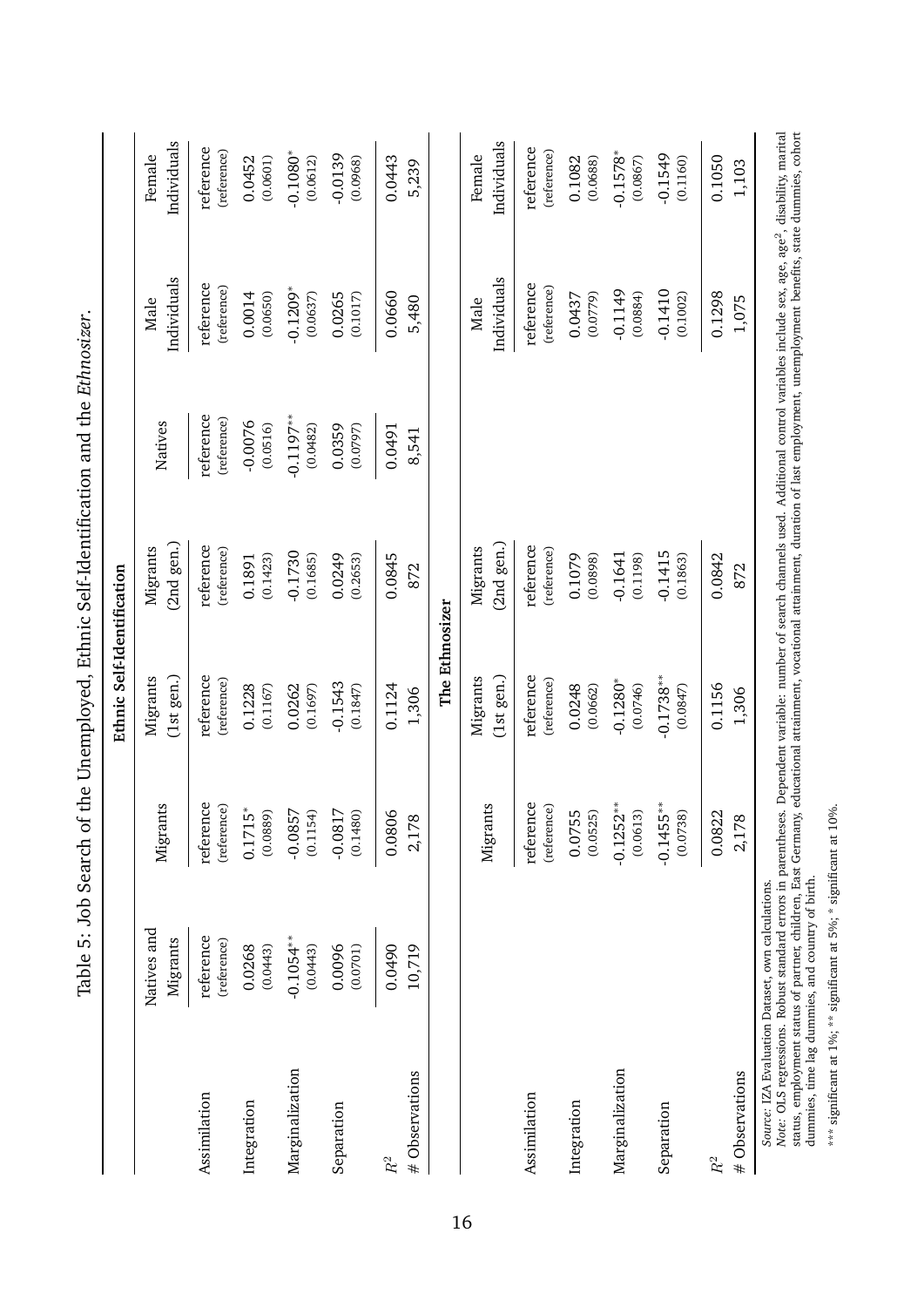adequately reflected in the empirical literature. There are still comparatively few empirical studies that directly incorporate reservation wages in their analysis. The main reason for this lies in the scarcity of adequate data sets; but our data include self-reported reservation wages, which we can directly incorporate in our analysis.

More specifically, respondents were posed the following questions regarding their reservation wage:

- *a*) Now the focus turns to earnings expectations while searching for a job. How high do you expect your net monthly wage to be? How many hours per week would you at least have to work in order to receive this net monthly wage?
- *b*) Would you also be prepared to accept a job offer with a lower net monthly wage? And if so, what is the lowest net monthly wage you would be prepared to accept? How many hours per week would you at least have to work in order to receive this net monthly wage?

The answer to these questions gives us information about the individuals' reservation wage.<sup>7</sup> Moreover, we calculate the reservation wage ratio (RWR). This ratio is defined as the reservation wage at the time of the interview divided by the previous wage from (self-)employment before entering unemployment.

Table 6 displays the average net hourly reservation wages and reservation wage ratios in our sample. The average reservation wage is 7.16 euros, which corresponds to an 11 percent increase compared to the previous wage. When we further differentiate by migration status, we observe the lowest reservation wages among natives, followed by first generation migrants. Second generation migrants' reservation wages are the highest at almost 7.50 euros. Whilst the reservation wage ratio is similar for natives and first generation migrants, we observe also the highest increase compared to the previous wage for second generation migrants. We further differentiate individuals according to the four regimes of ethnic self-identification. This reveals that for all three groups, integrated individuals have the highest reservation wages. However, as the reservation wage ratio indicates, this finding seems to be related to higher previous wages. In contrast, whilst marginalized and separated individuals generally report relatively low reservation wages in absolute terms, these wages are relatively high when compared to previous wage levels. Similarly, the reservation wage ratios for assimilated individuals are generally low.

The overall picture thus suggests that assimilated and integrated individuals have relatively moderate wage aspirations once taking their previous wages into account; whereas marginalized and separated individuals' wage ambitions are rela-

<sup>7</sup> If both questions are answered, one can interpret response *a*) as the conditional expected wage and *b*) as the reservation wage (Lancaster and Chesher, 1983).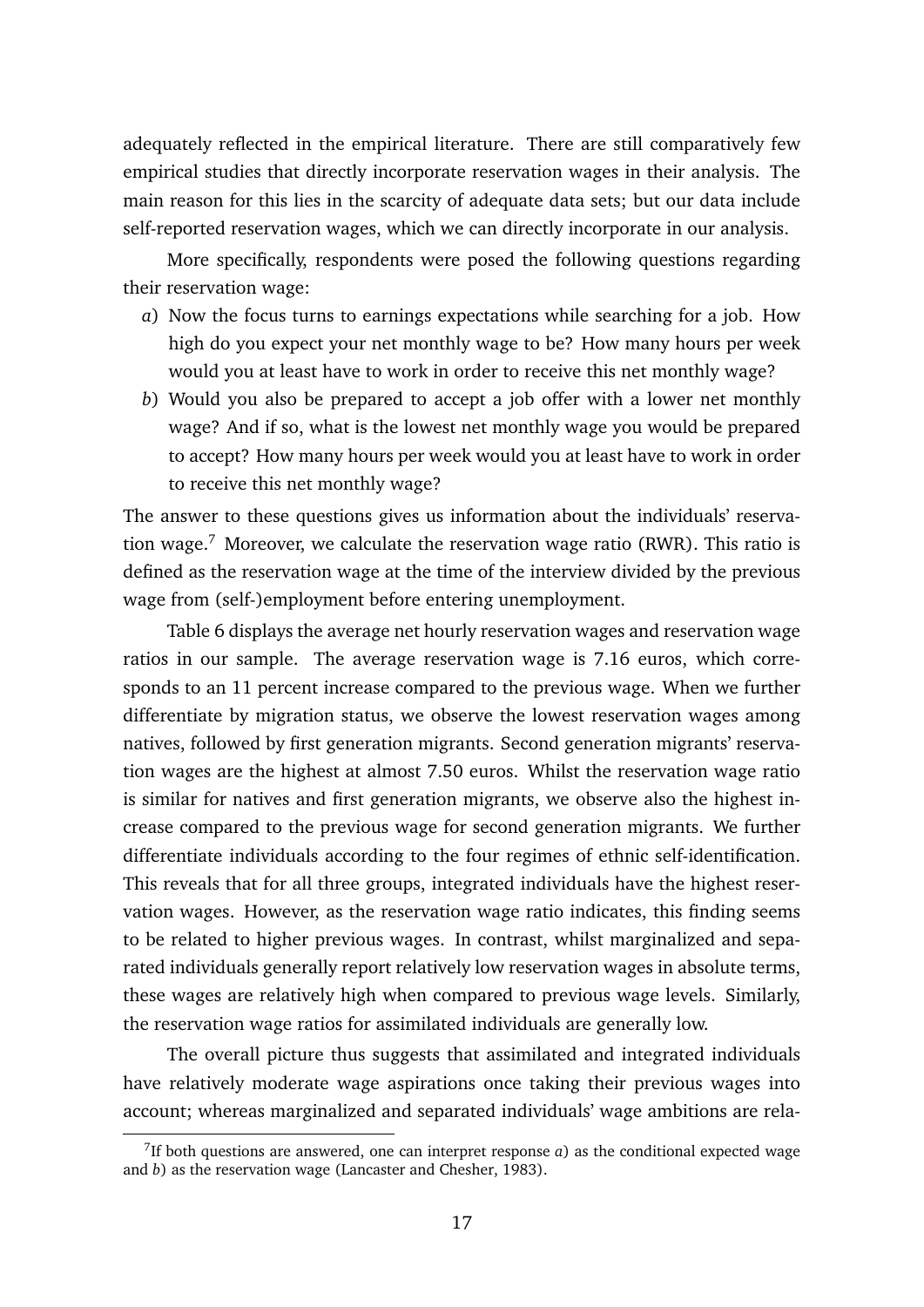tively higher—at least among migrants.<sup>8</sup>

|                  |           | Natives and<br>Migrants |           | <b>Natives</b> |           | Migrants<br>(1st gen.) |           | Migrants<br>(2nd gen.) |
|------------------|-----------|-------------------------|-----------|----------------|-----------|------------------------|-----------|------------------------|
|                  | <b>RW</b> | <b>RWR</b>              | <b>RW</b> | <b>RWR</b>     | <b>RW</b> | <b>RWR</b>             | <b>RW</b> | <b>RWR</b>             |
| Total            | 7.16      | 1.11                    | 7.11      | 1.11           | 7.29      | 1.11                   | 7.48      | 1.14                   |
| Assimilation     | 7.10      | 1.08                    | 7.06      | 1.08           | 7.11      | 1.11                   | 7.52      | 1.08                   |
| Integration      | 7.68      | 1.12                    | 7.70      | 1.12           | 7.55      | 1.10                   | 7.77      | 1.14                   |
| Marginalization  | 6.71      | 1.13                    | 6.65      | 1.12           | 7.21      | 1.15                   | 7.07      | 1.21                   |
| Separation       | 7.18      | 1.19                    | 7.26      | 1.20           | 7.00      | 1.14                   | 6.74      | 1.18                   |
| $#$ Observations | 7,916     | 7,490                   | 6,276     | 5,975          | 974       | 891                    | 666       | 624                    |

Table 6: Reservation Wage (RW) and Reservation Wage Ratio (RWR) by Migration Status and Ethnic Self-Identification.

*Source:* IZA Evaluation Dataset, own calculations.

*Note:* Net hourly reservation wage (RW, in euros). The reservation wage ratio (RWR) is defined as the reservation wage divided by the previous hourly wage from (self-)employment before entering unemployment.

We control for further characteristics in a number of regressions, in which we additionally include ethnic self-identification and the *ethnosizer*. Table 7 displays the results of these regressions. Note that the income from previous employment is also controlled for.

When we include ethnic self-identification, we are again able to compare natives and migrants. Overall, it appears that reservation wages are significantly higher for integrated individuals (about 2.4 percent) when compared to assimilated job seekers. The reservation wages of marginalized individuals are virtually the same as in the reference group, while those of separated job seekers are higher, but not significantly. When analyzing natives and migrants separately, we find that the overall pattern applies only to natives. In this group, we also find significantly higher reservation wages for separated individuals when compared to assimilated job seekers. In contrast, separated migrants have substantially lower reservation wages than the reference group. Therefore, the influence of ethnic self-identification on reservation wages appears to be different between natives and migrants, at least with respect to separated job seekers. This can be explained with the fact that while for migrants a separated ethnic self-identity represents an orientation towards the

 $8$ The relative wage aspirations of marginalized natives are comparable to their integrated and assimilated counterparts. We only observe relatively high wage aspirations for separated natives.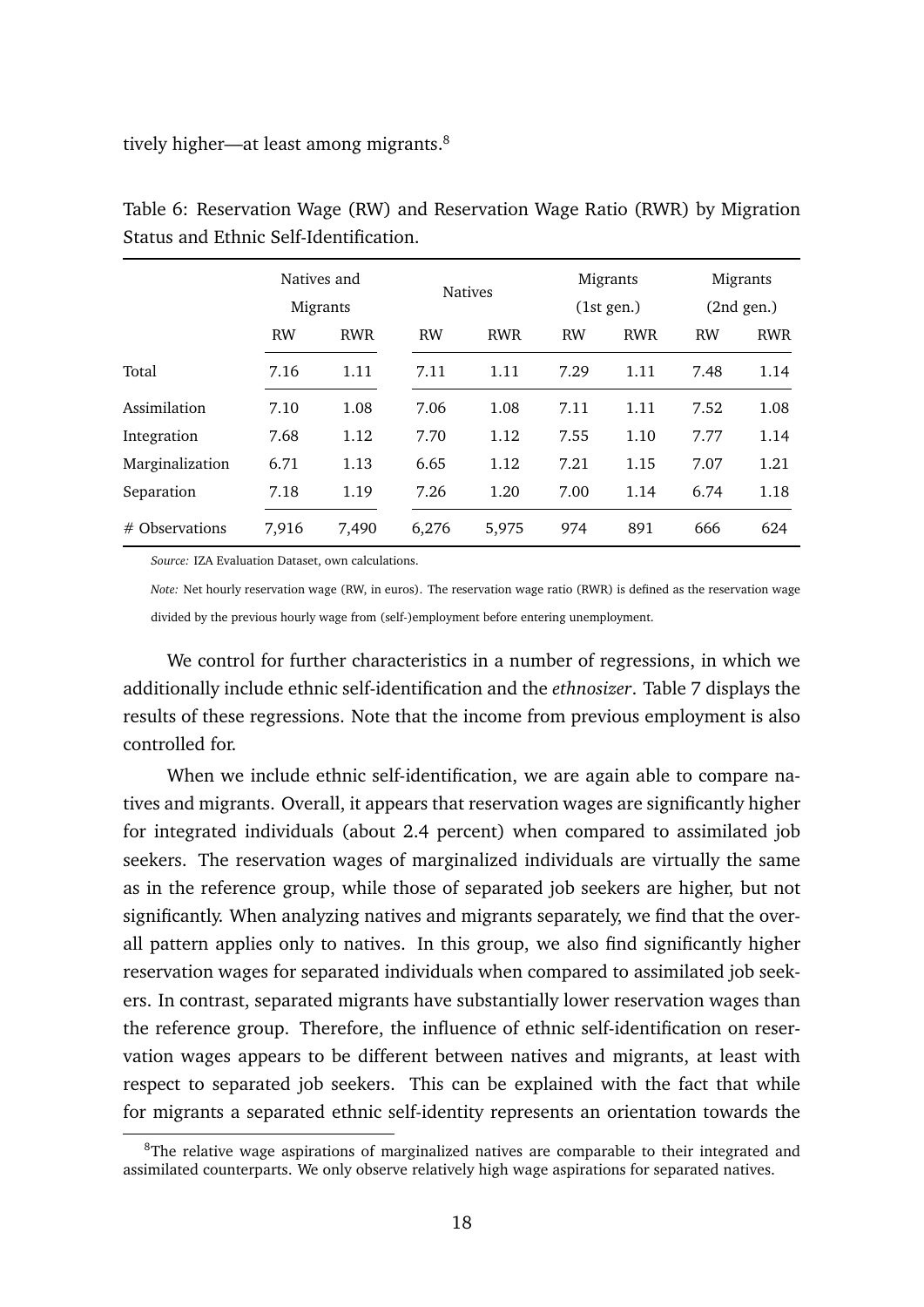country of origin, natives who ethnically self-identify as separated can be viewed as internationally-oriented individuals.

Our analysis of the influence of the two-dimensional *ethnosizer* on reservation wages focuses on migrants. Basically, we find a similar pattern for this group: the reservation wages of integrated individuals are significantly higher than those of assimilated job seekers; whereas they are lower (significantly lower) for separated (marginalized) individuals. Low reservation wages for separated and marginalized job seekers are particularly pronounced among female individuals.

The overall picture thus indicates that separated and integrated natives have significantly higher reservation wages than assimilated individuals. We also find significantly higher reservation wages of integrated migrants. But on the other hand, the reservation wages of separated and, in particular, of marginalized migrants are lower than those of their assimilated counterparts.<sup>9</sup>

 $9$ Note that if one compares integrated individuals with separated or marginalized ones, the differences are more significant.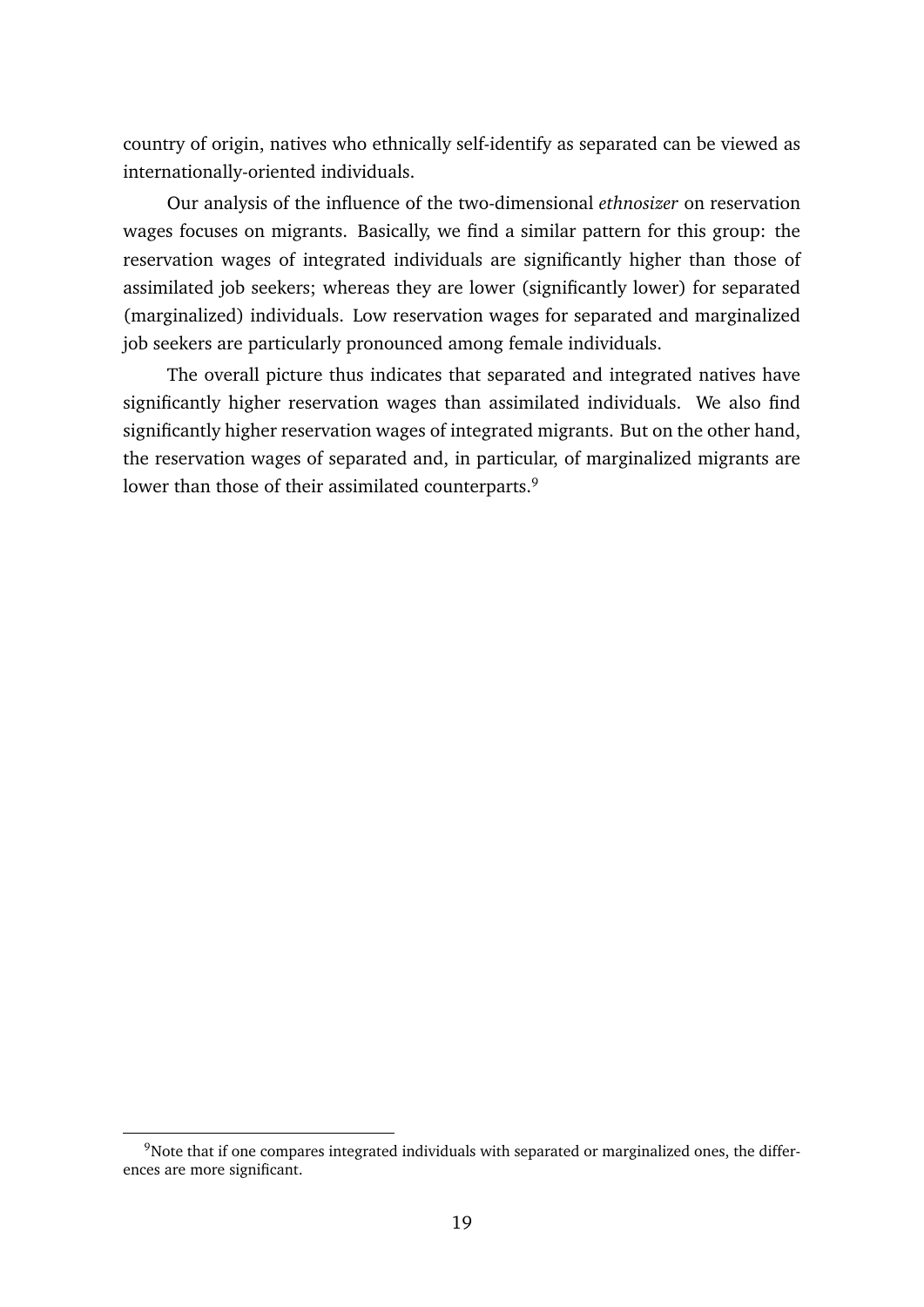|                                      |                                                                                                                                                                                                                                                                                                                                                                                                                                          |                          | Ethnic Self-Identification |                          |                          |                                                                                                                            |                          |
|--------------------------------------|------------------------------------------------------------------------------------------------------------------------------------------------------------------------------------------------------------------------------------------------------------------------------------------------------------------------------------------------------------------------------------------------------------------------------------------|--------------------------|----------------------------|--------------------------|--------------------------|----------------------------------------------------------------------------------------------------------------------------|--------------------------|
|                                      | Natives and<br>Migrants                                                                                                                                                                                                                                                                                                                                                                                                                  | Migrants                 | (1st gen.)<br>Migrants     | (2nd gen.)<br>Migrants   | Natives                  | Individuals<br>Male                                                                                                        | Individuals<br>Female    |
| Assimilation                         | reference<br>(reference)                                                                                                                                                                                                                                                                                                                                                                                                                 | reference<br>(reference) | reference<br>(reference)   | reference<br>(reference) | reference<br>(reference) | reference<br>(reference)                                                                                                   | reference<br>(reference) |
| Integration                          | $0.0241***$<br>(0.0091)                                                                                                                                                                                                                                                                                                                                                                                                                  | 0.0191<br>(0.0177)       | (0.0237)<br>0.0227         | (0.0274)<br>0.0127       | $0.0217***$<br>(0.0106)  | $0.0277***$<br>(0.0117)                                                                                                    | 0.0199<br>(0.0147)       |
| Marginalization                      | (0.0080)<br>$-0.0011$                                                                                                                                                                                                                                                                                                                                                                                                                    | $-0.0076$<br>(0.0225)    | (0.0292)<br>$-0.0051$      | $-0.0198$<br>(0.0348)    | 0.0024<br>(0.0086)       | 0.0025<br>(0.0112)                                                                                                         | $-0.0052$<br>(0.0114)    |
| Separation                           | (0.0141)<br>0.0207                                                                                                                                                                                                                                                                                                                                                                                                                       | $-0.0352$<br>(0.0284)    | $-0.0348$<br>(0.0334)      | $-0.0320$<br>(0.0545)    | $0.0389***$<br>(0.0161)  | 0.0025<br>(0.0185)                                                                                                         | $0.0350*$<br>(0.0206)    |
| # Observations<br>$R^2$              | 0.3145<br>7,913                                                                                                                                                                                                                                                                                                                                                                                                                          | 0.2957<br>1,639          | 0.3129<br>974              | 0.3360<br>665            | 0.3300<br>6,274          | 0.3666<br>3,963                                                                                                            | 0.2620<br>3,950          |
|                                      |                                                                                                                                                                                                                                                                                                                                                                                                                                          |                          | The Ethnosizer             |                          |                          |                                                                                                                            |                          |
|                                      |                                                                                                                                                                                                                                                                                                                                                                                                                                          | Migrants                 | (1st gen.)<br>Migrants     | (2nd gen.)<br>Migrants   |                          | Individuals<br>Male                                                                                                        | Individuals<br>Female    |
| Assimilation                         |                                                                                                                                                                                                                                                                                                                                                                                                                                          | reference<br>(reference) | reference<br>(reference)   | reference<br>(reference) |                          | reference<br>(reference)                                                                                                   | reference<br>(reference) |
| Integration                          |                                                                                                                                                                                                                                                                                                                                                                                                                                          | 0.0198*<br>(0.0103)      | 0.0178<br>(0.0133)         | 0.0248<br>(0.0176)       |                          | 0.0212<br>(0.0143)                                                                                                         | (0.0141)<br>0.0091       |
| Marginalization                      |                                                                                                                                                                                                                                                                                                                                                                                                                                          | $-0.0245$ *<br>(0.0126)  | $-0.0297$ *<br>(0.0157)    | $-0.0226$<br>(0.0235)    |                          | $-0.0219$<br>(0.0149)                                                                                                      | $-0.0397*$<br>(0.0209)   |
| Separation                           |                                                                                                                                                                                                                                                                                                                                                                                                                                          | $-0.0154$<br>(0.0147)    | (0.0166)<br>$-0.0141$      | $-0.0376$<br>(0.0358)    |                          | 0.0015<br>(0.0205)                                                                                                         | $-0.0400*$<br>(0.0235)   |
| # Observations<br>$\ensuremath{R^2}$ |                                                                                                                                                                                                                                                                                                                                                                                                                                          | 0.2981<br>1,639          | 0.3158<br>974              | 0.3392<br>665            |                          | 0.3742<br>805                                                                                                              | 0.2831<br>834            |
|                                      | Note: OLS regressions. Robust standard errors in parentheses. Dependent variable: (logarithm of) net hourly reservation wages. Additional control variables include sex, age, age <sup>2</sup> , disability,<br>cohort dummies, time lag dummies, country of birth, and (logarithm of) income from last employment.<br>marital status, employment status of partner, children, East<br>Source: IZA Evaluation Dataset, own calculations. |                          |                            |                          |                          | Germany, educational attainment, vocational attainment, duration of last employment, unemployment benefits, state dummies, |                          |

Table 7: Reservation Wages of the Unemployed, Ethnic Self-Identification and the Ethnosizer.

\*\*\* significant at 1%; \*\* significant at 5%; \* significant at 10%.

\*\*\* significant at 1%; \*\*\* significant at 5%; \* significant at 10%.

20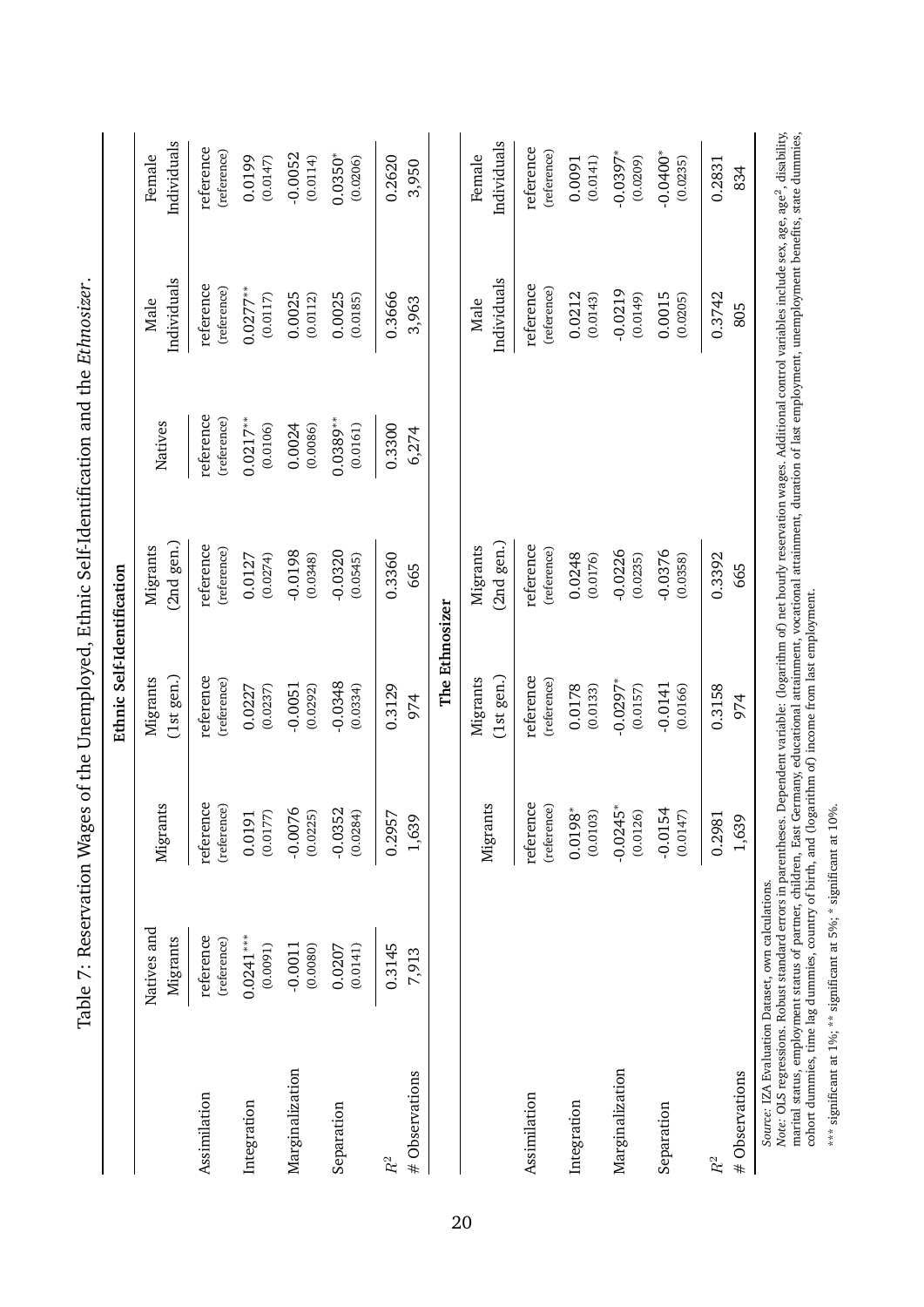### **5 Conclusions**

This paper analyzes the labor market reintegration of the unemployed in Germany. We extend previous studies by adapting the concept of a recently developed twodimensional measure of ethnic identity. While previous studies have shown that the *ethnosizer* as a measure of ethnic identity has substantial explanatory power regarding labor market outcomes, we are able to apply this concept to recently collected and rich survey data which are part of the *IZA Evaluation Dataset*. Thereby, we are able to provide extensions in two dimensions: *a*) we focus on the unemployed and their labor market reintegration, search channels and reservation wages; and *b*) we are able to incorporate natives in parts of our analysis.

Our results show significantly lower employment probabilities for separated natives and separated migrants. Among the latter, separated first generation migrants in particular are identified as a group with a relatively slow labor market reintegration. Further steps of our analysis are able to shed more light on the job search process which obviously proceeds a successful reintegration into the primary labor market. More specifically, we analyze *a*) the number search channels used (as an approximation of search effort), and *b*) the reservation wage as an important summary indicator of search behavior.

Regarding the number of search channels used, our results suggest that marginalized and separated migrants exert substantially less effort in the first months after entering unemployment than assimilated or integrated migrants. On the other hand, we find evidence that marginalized natives also have a relatively low search intensity at the beginning of their unemployment spell. When analyzing reservation wages, we find that separated and integrated natives have significantly higher reservation wages than assimilated individuals. This results also holds for integrated migrants. On the other hand, the reservation wages of separated and, in particular, of marginalized migrants are lower than those of their assimilated counterparts.

We thus identify separated migrants as a group with a slower reintegration into the labor market. We also see that, next to marginalized migrants, this group exerts relatively low search effort. Taking into account the relatively lower reservation wages of both of these groups, one can argue as follows: While marginalized migrants lower their reservation wages adequately to compensate a relatively low search effort (resulting in employment probabilities similar to those of assimilated individuals), separated migrants have reservation wages which are still above the level such that they would end up with similar employment probabilities as the migrant groups with different ethnic identities.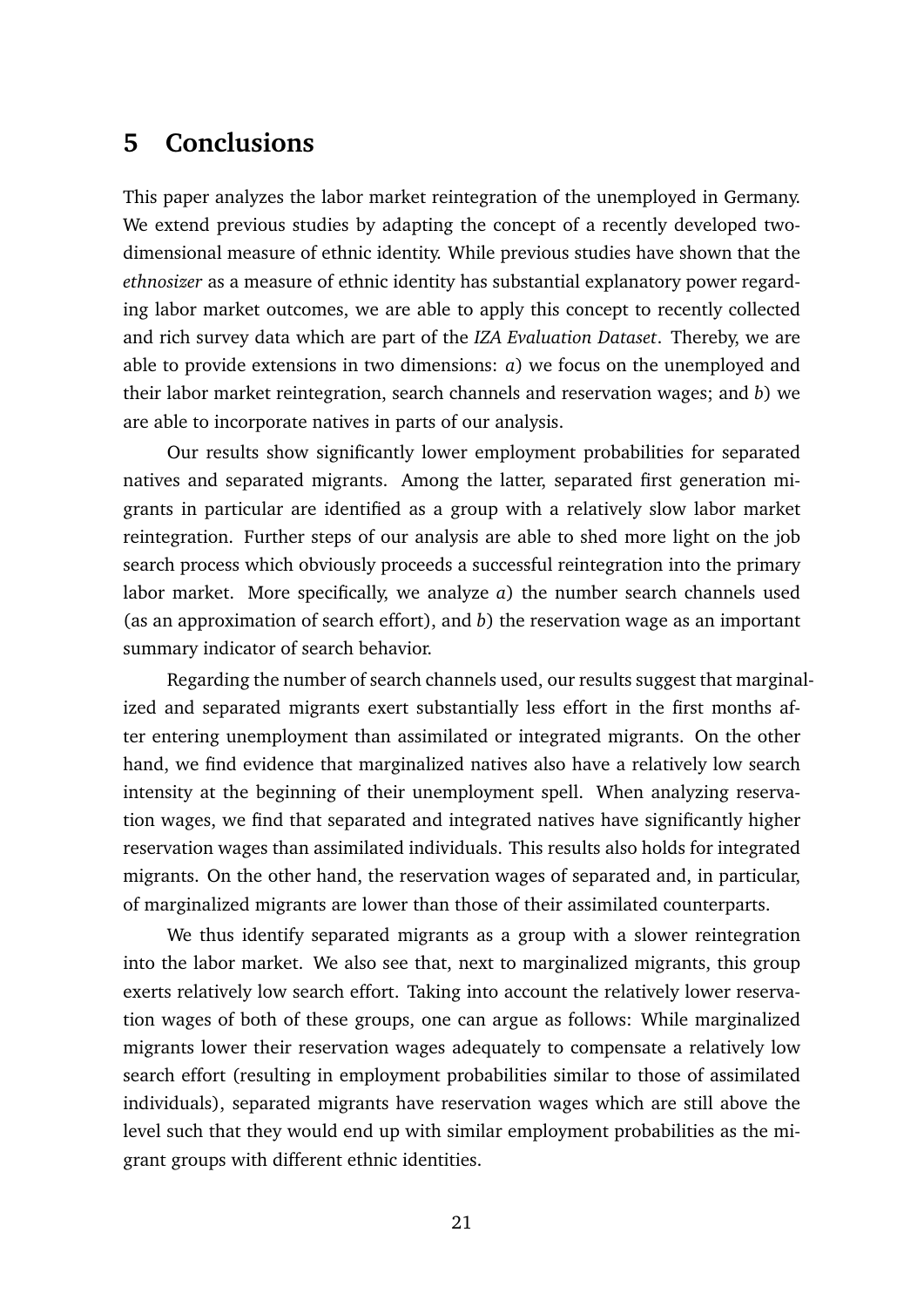Our findings are also relevant from a policy perspective. It is a well-established fact that there is no "one size fits all" policy or "magic bullet" to quickly reintegrate the unemployed into the labor market. On the other hand, early interventions have proven to be a successful strategy. However, such policies need to be implemented carefully and designed to fit the needs of particular sub-groups. Our results may help in designing such policies more effectively and Efficiently, as they show that ethnic identity is an important characteristics in the process of job search and labor market reintegration. It is thus potentially very useful to take this factor into account when mapping out sub-group specific strategies.

This paper offers perspectives for various extensions. While we focus on a short period after individuals have become unemployed, it is an obvious next step to put our framework into a longer-term perspective—once the respective data become available. Additionally, the job search process can be investigated in more detail. Next to the intensity of job search, analyzing the role of the various channels (e.g., active vs. passive search, formal vs. informal search) and the role of networks is potentially very insightful. Finally, the effects of ALMP in the process of job search in the context of ethnic identity can be further explored.

# **References**

- Blau, D. M. and P. K. Robins (1990). Job Search Outcomes for the Employed and Unemployed. *Journal of Political Economy 98*(3), 637–655.
- Bonin, H., T. Dohmen, A. Falk, D. Huffman, and U. Sunde (2007). Cross-sectional Earnings Risk and Occupational Sorting: The Role of Risk Attitudes. *Labour Economics 14*(6), 926– 937.
- Borghans, L., A. L. Duckworth, J. J. Heckman, and B. ter Weel (2008). The Economics and Psychology of Personality Traits. *Journal of Human Resources 43*(4), 972–1059.
- Brügger, B., R. Lalive, and J. Zweimüller (2007). Does Culture Affect Unemployment? Evidence from the Röstigraben. IZA Discussion Paper 4283, Institute for the Study of Labor (IZA), Bonn.
- Caliendo, M., A. Falk, L. C. Kaiser, H. Schneider, A. Uhlendorff, G. J. van den Berg, and K. F. Zimmermann (2009). The IZA Evaluation Data Set – The First Wave. Working Paper, Institute for the Study of Labor (IZA), Bonn.
- Constant, A. F., L. Gataullina, and K. F. Zimmermann (2009). Ethnosizing Immigrants. *Journal of Economic Behavior & Organization 69*(3), 274–287.
- Constant, A. F., R. Roberts, and K. F. Zimmermann (2009). Ethnic Identity and Immigrant Homeownership. *Urban Studies 46*(9), 1879–1898.
- Constant, A. F. and K. F. Zimmermann (2008). Measuring Ethnic Identity and Its Impact on Economic Behavior. *Journal of the European Economic Association 6*(2–3), 424–433.
- Constant, A. F. and K. F. Zimmermann (2009). Work and Money: Payoffs by Ethnic Identity and Gender. IZA Discussion Paper 4275, Institute for the Study of Labor (IZA), Bonn.